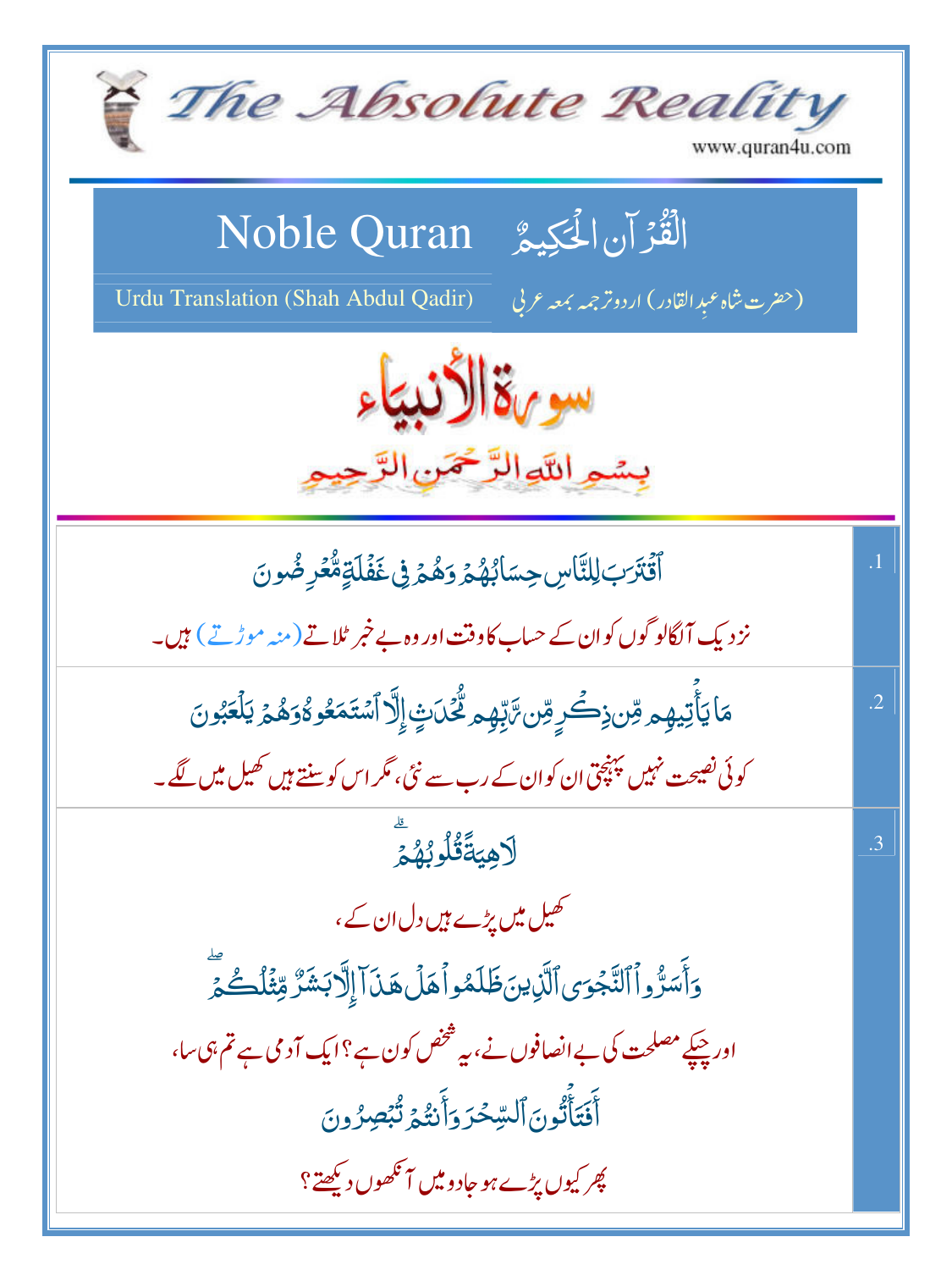| قَالَ يَدِّلَ يَعۡلَمُ ٱلۡقَوۡلَ فِى ٱلسَّمَاۤءِوَٱلۡكَٰٓئِ ضِ           | $\overline{.4}$ |
|--------------------------------------------------------------------------|-----------------|
| اُس نے کہا،میرے رب کو خبر ہے بات کی، یا آسان میں ہو یاز مین میں۔         |                 |
| وَهُوَ ٱلسَّمِيعُ ٱلۡعَلِيمُ                                             |                 |
| اور وہ ہے سُنیاجانیا۔                                                    |                 |
| بَلۡقَالۡوَٱأَضۡعَثۡاًخَلَمِ                                             | .5              |
| ىيە ج <sub>ى</sub> بور <i>گە كەيتے ہي</i> ں،اُڑتے خواب ہيں،              |                 |
| بَل أَفْتَرَ لَهُ                                                        |                 |
| نہیں، ج <sub>ُ</sub> مُوٹ باندھ لیاہے،                                   |                 |
| ڹڶؙۿؙۅؘۺؘٳۼڒ۠                                                            |                 |
| نہیں، شعر کہتاہے۔                                                        |                 |
| فَلْيَأَتِنَابَايَاتِكَمَآأُمۡسِلَٱلۡأَوَّلُونَ                          |                 |
| پھر چاہئیے، لے آئے ہم پاس کوئی نشانی، جیسے پیغام لائے ہیں پہلے۔          |                 |
| ِ<br>مَاۤءَامَنَتۡ قَبۡلَهُم مِّن قَرۡ یَةٍأَهۡلَکۡنَهَا                 | .6              |
| نہیں مانااُن سے پہلے <sup>کسی بس</sup> تی نے جو کھیائی ( ہلاک کی )ہم نے۔ |                 |
| أَفَهُمَ يُؤْمِنُونَ                                                     |                 |
| اب کوئی پہ مانیں گے ؟                                                    |                 |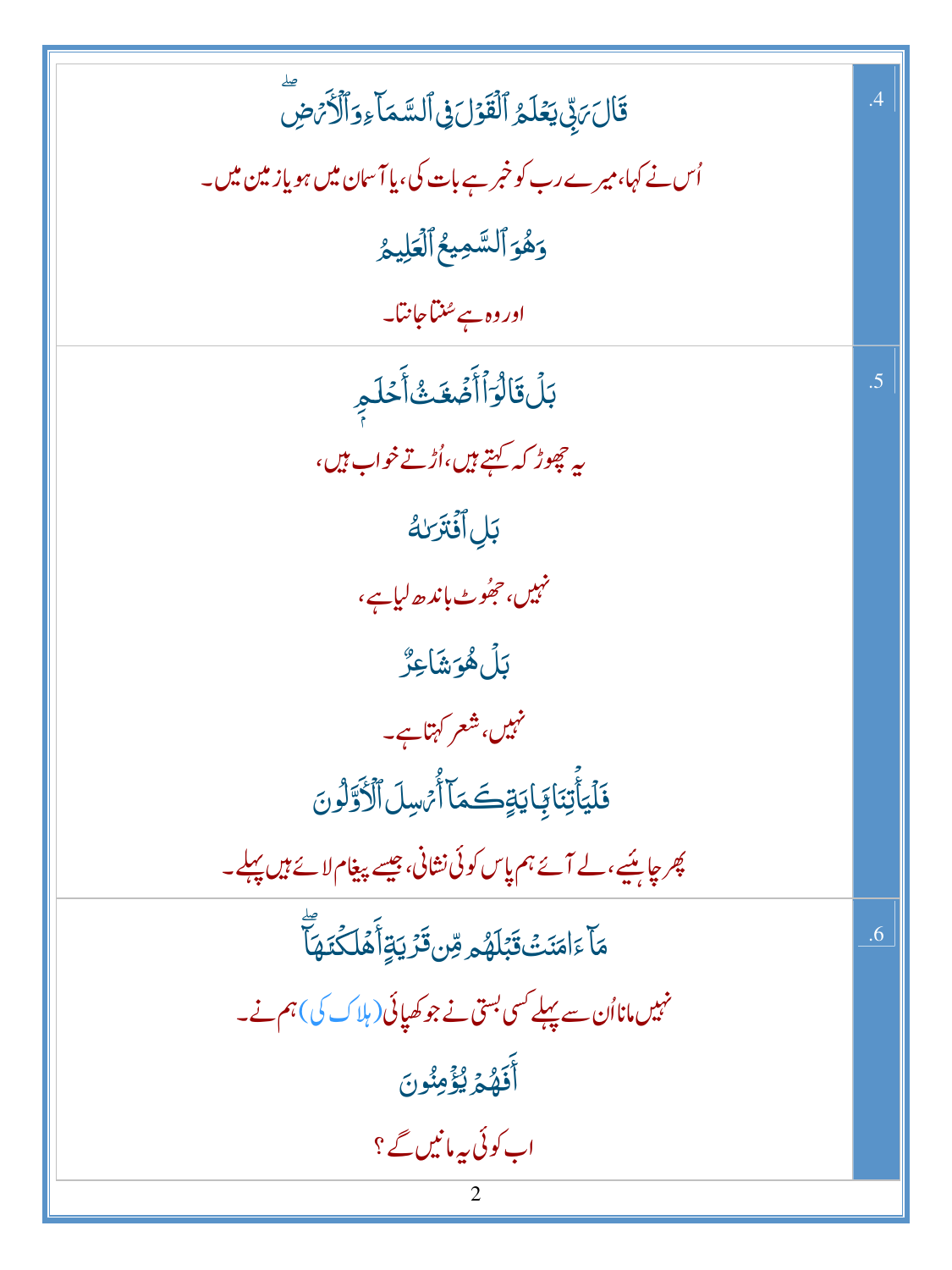| وَمَآ أَيْسَلۡنَاقَبَٰلَكَۚ إِلَّا <i>ب</i> ِجَالاَّذُّوِجَ إِلَيۡهِمَّ                               | .7             |
|-------------------------------------------------------------------------------------------------------|----------------|
| اور پیغام نہیں بھیجاہم نے تجھ سے پہلے، مگر یہی مَر دوں کے ہاتھ ، کہ حکم (و حی ) بھیجتے تھے ہم اُن کو، |                |
| فَسَّلُوَأَأَهَلَ ٱلذِّكْرِ إِن كُنتُمَ لَاتَعَلَمُونَ                                                |                |
| سو پو چجویاد رکھنے والوں سے،اگر تم نہیں جانتے۔                                                        |                |
| وَمَاجَعَلْنَهُمْ جَسَدًالَّايَأُكُلُونَ ٱلطَّعَامَ وَمَاكَانُواْ خَلِلِينَ                           | $\overline{8}$ |
| اور ایسے بدن نہ بنائے تھے وہ کہ کھانانہ کھائیں،اور نہ تھے وہ(ہمیشہ کے لئے زندہ) رہ جانے والے۔         |                |
| ثُّمَّ صَلَقَتَهُمُ ٱلۡوَعۡلَ                                                                         | .9             |
| پھر پیچ کیاہم نے اُن سے وعدہ،                                                                         |                |
| فَأَنْجَيۡنَـٰهُمۡ وَمَن نَّشَآءُوَأَهۡلَكۡنَاۚ ٱلۡٱسۡرِفِينَ                                         |                |
| پھر بچادیااُن کواور جس کو ہم نے چاہا،اور کھپا( ہلاک کر ) دیئے ہاتھ حچھوڑنے ( حد سے گزرنے )والے۔       |                |
| لَقَدۡأَنزَلۡنَآۤ إِلَيۡكُمۡ كِتَبَاۡفِيهِۚذِكۡرُكُمۡ                                                 | .10            |
| ہم نے اُتاری تم کو کتاب، کہ اس میں تمہارانام( ذکر) ہے۔                                                |                |
| أَفَلَاتَعُقِلُونَ                                                                                    |                |
| کی <b>اتم کو</b> لُوچھ(سمجھ)نہیں۔                                                                     |                |
| <u>وَكَمۡ قَصَمۡنَاصِۚ قَرۡ يَةٍ كَانَتۡ ظَالِمَةً</u>                                                | .11            |
| اور ڭتنى توڑ ماريں(پ <sup>ې</sup> يں ڈالیں) ہم نے بستياں جو تھيں گنہگار ،                             |                |
|                                                                                                       |                |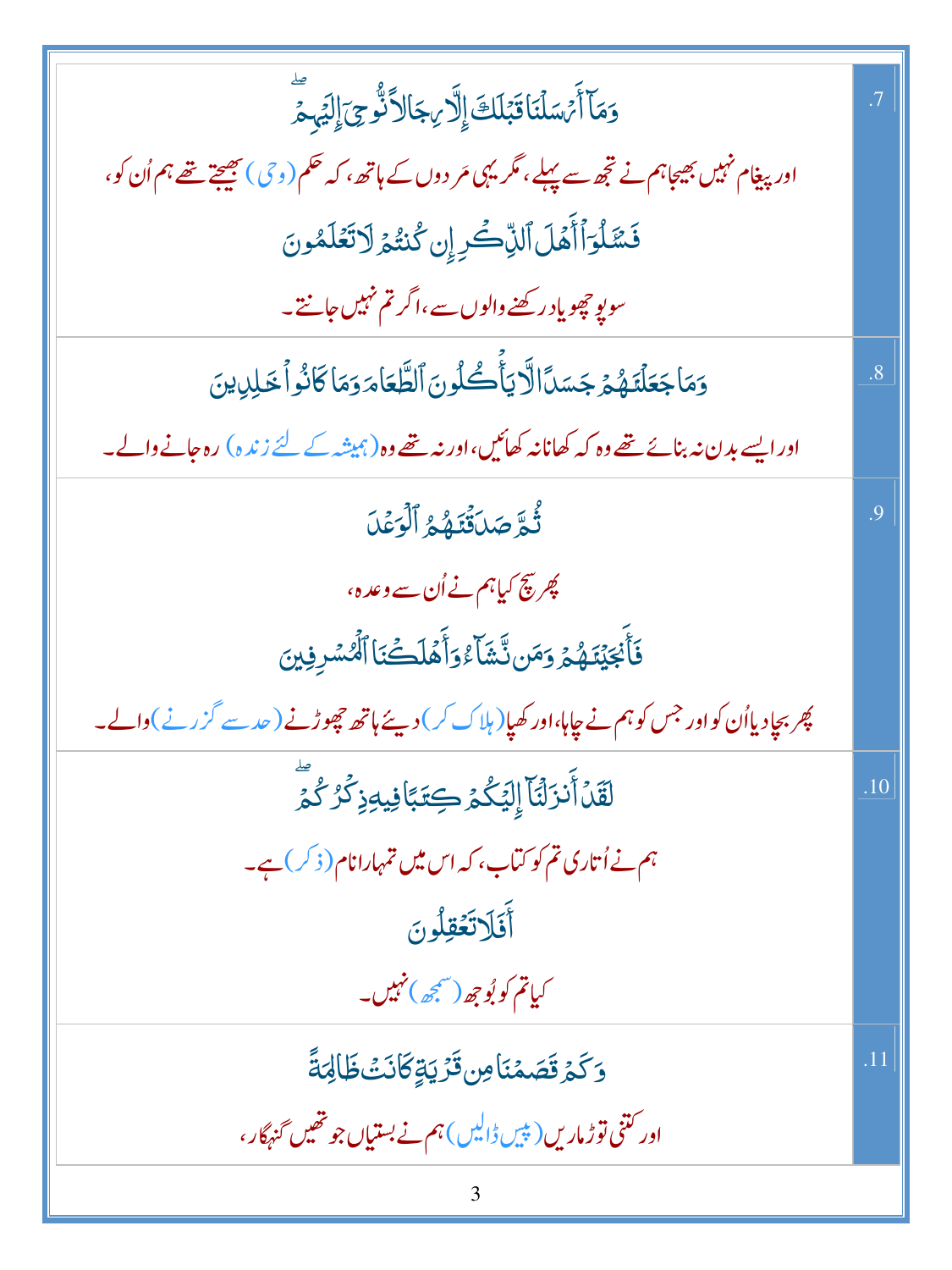| وَأَنشَأَنَابَعُلَهَاقَوۡمَاءَاخَرِينَ                                                                                  |     |
|-------------------------------------------------------------------------------------------------------------------------|-----|
| اور اُٹھاکھڑے کئے اُن کے پیچھپے اورلوگ ( قویس ) ۔                                                                       |     |
| فَلَمَّآ أَحَسُّواۡبَأَسَنَآ إِذَاهُمِ مِّنۡهَايَزۡ كُضُونَ                                                             | .12 |
| پھر جب آہٹ پائی ہماری آفت کی، تبھی لگے وہاں سے ای <sup>ر</sup> کرنے (بھا گئے لگے)۔                                      |     |
| <u>لاتز كُفُواً</u>                                                                                                     | .13 |
| ايڑ(بھاگو)مت کرو،                                                                                                       |     |
| وَٱنْجِعُوَٱإِلَىٰهَاۤ أَنَّرِفَتُمۡ فِيهِوَمَسَكِنِكُمۡ لَعَلَّكُمۡ تُسَّلُونَ                                         |     |
| اور پھر (لو <sub>ٹ</sub> ) جاؤ جہاں تم کو عیش ملائھا،اور اپنے گھر وں میں،شاید کو ئی تم کو پو پ <u>چھ</u> ے۔             |     |
| قَالُواْيَوَيُلَنَآ إِنَّا كُنَّاظَلِمِينَ                                                                              | .14 |
| کہنے لگے،اے خرانی ہماری! ہم تھے بیشک گنہگار۔                                                                            |     |
| فَمَازَالَت تِّلْكَ دَعُوَلِهُمْ حَتَّى جَعَلْنَهُمْ حَصِيدًا خَمِلِينَ                                                 | .15 |
| چریہی رہی اُن کی پکار، جب تک ڈھیر کر دیئے کاٹ کر بچھ پڑے۔                                                               |     |
| وَمَا خَلَقْنَا ٱلسَّمَآءَوَٱلۡكُّرۡضَ وَمَابَيۡنَهُمَالَعِبِينَ                                                        | .16 |
| اور ہم نے نہیں بنایا آسان اور زمین اور جو اُن کے ن <del>یچ</del> ہے،کھیلتے (کھیل کے طور پر)۔                            |     |
| ڶٳؘٲٛٙ؆ؘٲۜڶۘ؈ۨؾۜڂؚۮؘۿؙٷؘٳٳۜۮۜؾۜۘڂؘۮؘۘٮٮؘؘڡ۠ڝڷۜڷؙڵۜٳٳڹ؎ؗ۠ڐؘٵڡؘۼڶؚؾ                                                       | .17 |
| اگر ہم چاہتے کہ بنالیں <u>پ</u> چھ کھلونا( کھیل تماشا)،قوبنال <mark>یتے</mark> ہم اپنے پاس سے،اگر ہم کو(ایبا)کرناہو تا۔ |     |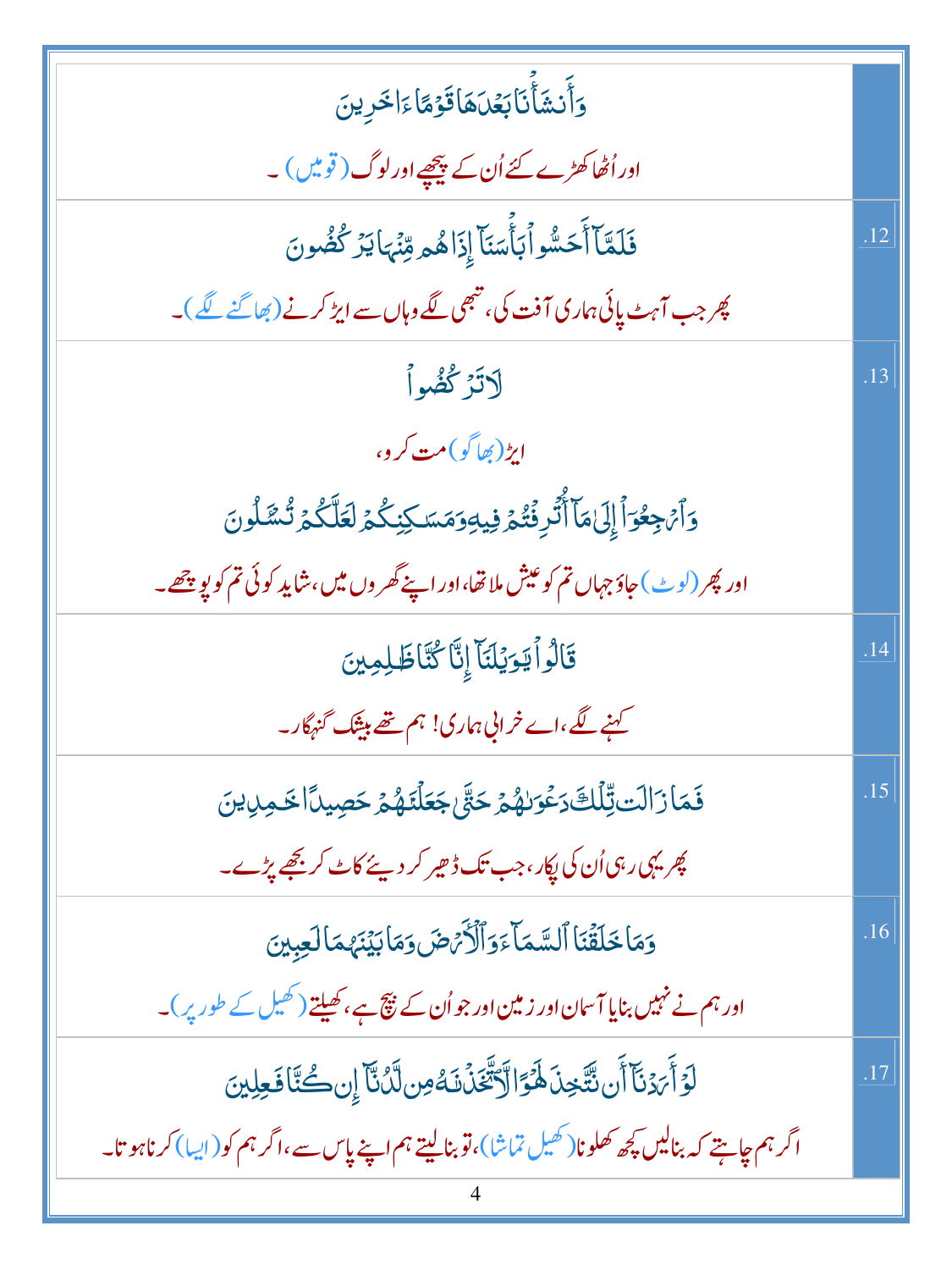| بَلۡ نَقۡزِتُ بِٱلۡـٰٓئِ عَلَى ٱلۡبَطِلِۥنَيۡلُمَغُهُۥنَٳِٰذَاهُوَۚ زَاهِنٌّ                                  | .18 |
|---------------------------------------------------------------------------------------------------------------|-----|
| پھریوں نہیں، پر ہم بھینک مارتے ہیں بچ کو حجھوٹ ( <sub>پی</sub> ر)، پھر وہ اسکاسر پھوڑتاہے،                    |     |
| پھر تب وہ یں (بھاگ) جاتا ہے۔                                                                                  |     |
| وَلَكُمُ ٱلْوَيْلُ لِمَّاتَصِفُونَ                                                                            |     |
| اور تم کو خرانی (تباہی) ہے ان باتوں سے جو بتاتے ہو۔                                                           |     |
| وَلَّهُ مَن فِى ٱلسَّمَرَاتِ وَٱلْأَرَضِ                                                                      | .19 |
| اور اسی کاہے جو کوئی ہے آسان وزمین میں۔                                                                       |     |
| <u>و</u> َمَنۡ عِندَاهُ لَا يَسۡتَكۡبِرُونَ عَنۡ عِبَادَتِهِۦوَلَا يَسۡتَحۡسِرُونَ                            |     |
| اور جو اس کے نز دیک رہتے ہیں، بڑائی ( تکبر ) نہیں کرتے اس کی عبادت سے اور نہیں کرتے کا ہلی۔                   |     |
| <i>ؽ</i> ۠ڛۜٙڹؚڂۏڹؘٲڵؽٙڶۏٲڶڹٞؠٵ؆ڶٳؾڡ۬ٞٮؙ۠ۯۏڹ                                                                  | .20 |
| یاد (تشبیح) کرتے ہیں رات اور دن، ( اور ) نہیں تھکتے۔                                                          |     |
| أُمِ ٱتَّخَلُوٓ أَءَالِهَةَّصِّ ٱلْأَمَّاضِ هُمۡ يُنشِرُونَ                                                   | .21 |
| کیا <i>کھہر</i> ائےانہوں نے اور صاحب (معبود ) <b>زمین میں</b> کے وہ (مُر دوں کو زندہ کرکے ) اٹھاکھڑ اکریں گے۔ |     |
| لَوۡ كَانَ فِيهِمَآ ءَالِهَةُّ إِلَّآ ٱللَّهُ لَفَسَلَنَّآ                                                    | .22 |
| اگر ہوتے ان دونوں میں اور حاکم، سوااللہ کے، دونوں خراب ہوتے،                                                  |     |
|                                                                                                               |     |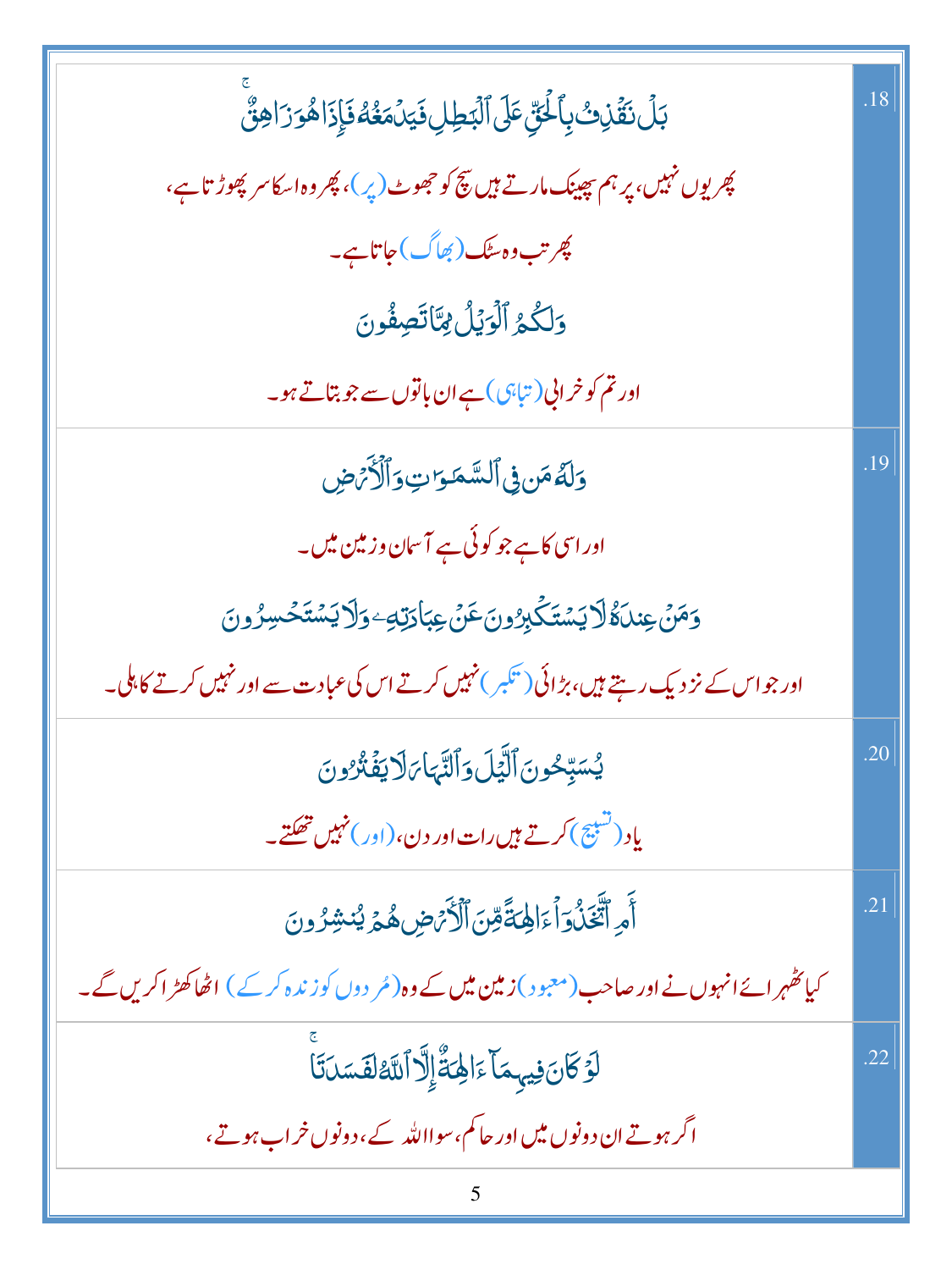| فَسُبۡحَنَ ٱللَّهِىَٰتِ ٱلۡعَزۡشِ عَمَّا يَصِفُونَ                                |     |
|-----------------------------------------------------------------------------------|-----|
| سویاک ہے اللہ، تخت کاصاحب،ان باتوں سے جو بتاتے ہیں۔                               |     |
| ڵۯؽۺ <i>ٙ</i> ڷؙ؏ؘڡۜٙٵؾڡؙٙۼڷۏۿۿۯؽۺڷڵۄڹ                                            | .23 |
| اس سے یو چھانہ جائے جو وہ کرے،اور اُن سے یو چھاجائے۔                              |     |
| أَمِ ٱتَّخَذُواْصِ دُونِهِ َءَالِهَةَّ                                            | .24 |
| کیا پکڑے ہیں انہوں نے اُس سے ورے (کے علاوہ )اور صاحب (معبود )؟                    |     |
| <u>ٷؙڶ</u> ۿٲ <i>ڐ۠</i> ۅٲڹ۠ۯۿؘٮؘؘػ۠ؽؖٙ                                           |     |
| ن <sup>ۇ</sup> ر <sub>ك</sub> هە،لادَا پنى سند،                                   |     |
| ۿٙۮؘٲۮٟػۘ۠ۯ۠ڡؘۜڽڡؓۼؽٙۏۮٟػۘۯ۠ڡؘڹۨۨۊ۬ۜؖڋڸؖ                                          |     |
| یہی بات ہے میرے ساتھ والوں کی اور مجھ سے پہلوں کی۔                                |     |
| بَلۡ أَكۡثَرُهُمۡ لَايَعۡلَمُونَ ٱلۡخَنَّ ۚ فَهُم مُّعۡرِضُونَ                    |     |
| کوئی نہیں، پر وہ بہت لوگ نہیں سمجھتے سچی بات، پھر ٹلاتے (منہ موڑتے ہیں) ہیں۔      |     |
| وَمَآ أَيْسَلۡنَامِن قَبَٰلِكَ مِن رَّسُولِ إِلَّا ذُوحِ ٓ إِلَيۡهِ               | .25 |
| اور نہیں بھیجاہم نے تجھ سے پہلے کوئی رسول، مگر اس کو یہی حکم بھیجا کہ بات یوں ہے، |     |
| <u>ٲ</u> ؿؖڡ۠ٳۜٙڒٳڷڡؘٳٳۨؖڐٲؘٮؘٵۨڣؘٲۼؠ۠ٮؗٛۏڹ                                       |     |
| کسی کی بند گی نہیں سوامیر ے،سومیر ی بند گی کرو۔                                   |     |
| 6                                                                                 |     |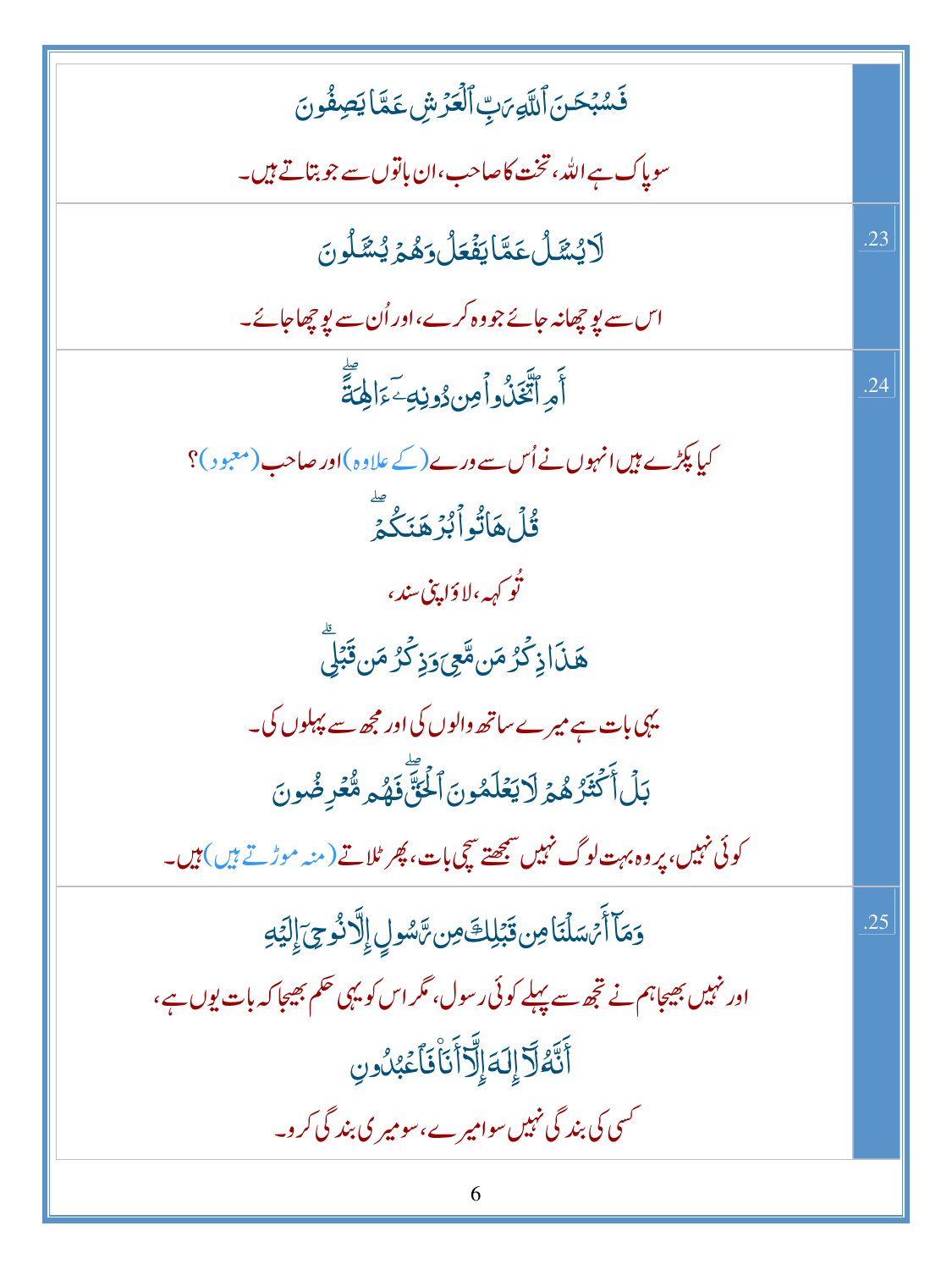| وَقَالُواْ أَتَّقَدْ ٱلرَّحْمَنُ وَلَدَّا                                                  | .26 |
|--------------------------------------------------------------------------------------------|-----|
| اور <del>کہتے ہی</del> ں رحمٰن نے کر لیاکوئی بیٹا۔                                         |     |
| .<br><i>شبكتة</i>                                                                          |     |
| وہ اس لا کق نہیں (پاک ہے وہ اس سے )،                                                       |     |
| بَلۡ عِبَادٌمٌ۠كَّرَمُونَ                                                                  |     |
| لیکن وہ بندے ہیں جن کو عزت دی۔                                                             |     |
| ڷٳؾۺڹؚڦۢۅٮؘڡ۠ؠؚٲڶڨٙؗۯٙڸۥۄؘۿ۠ۄۑؚٲٚڡؙڔڡۣۦؾڡ۬ڡؘڶۅڹ                                            | .27 |
| اس سے بڑھ کر (پہل کر کے ) نہیں بول سکتے،اور اسی کے حکم پر کام کرتے ہیں۔                    |     |
| <b>يَعۡلَمُ مَاۤبَيۡنَ</b> ٲٛؽۡڸڛؠۿٙۯڡؘڡ <b>ٲڂڶڡؘ۫ۿ</b> ۠ۿ                                 | .28 |
| اس کومعلوم ہے جوان کے آگے اور پیچھے،                                                       |     |
| وَلَا يَشُفَعُونَ إِلَّالِهَنِ ٱمْ تَضَىٰ                                                  |     |
| اور وہ سفارش نہیں کرتے، مگر اس کی جس سے وہ راضی ہو،                                        |     |
| ۯۿ۠ۄڡؚۨڽؘٛڂۺۘٛٞێؚؾؚڮۦڡ۠ۺۘٛڣؚڦۢٛۅڹؘ                                                         |     |
| اور وہ اسکی ہیت سے ڈر تے ہیں۔                                                              |     |
| <u>و</u> َمَن يَقُلُ مِنْهُمْ إِنِّيَ إِلَهٌ مِّن دُونِهِ ۖ فَنَا لِكَ نَجُزِيهِ جَهَنَّمَ | .29 |
| اور جو کوئی ان میں کہے ،                                                                   |     |
| کہ میر کی بند گی ہے ( میں بھی معبود ہوں )اس سے ورے (کے علاوہ )، سواس کو ہم بدلہ دیں دوزخ۔  |     |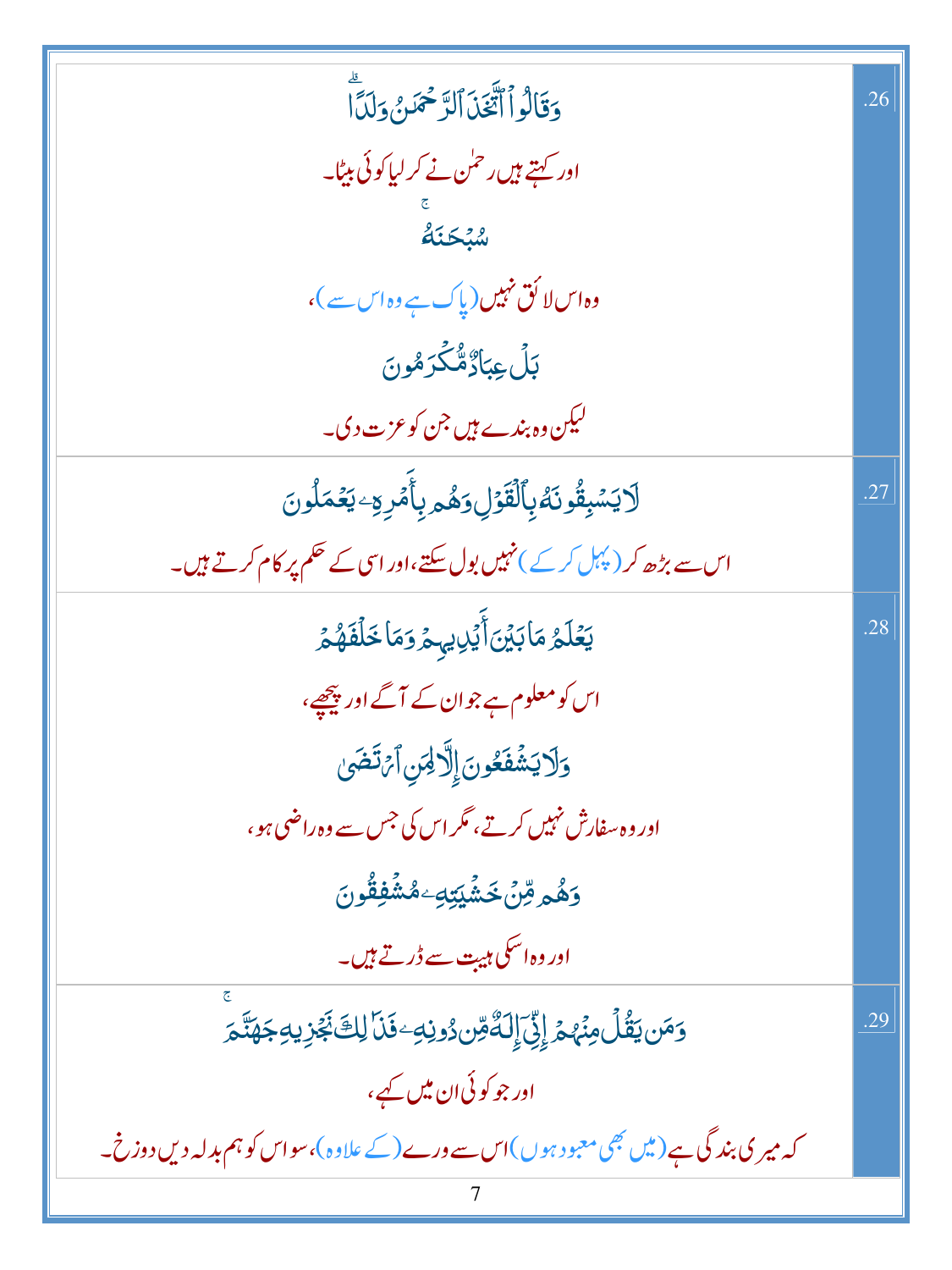| كَنَا لِكَ تَجْزِى ٱلظَّلِمِينَ                                                                                 |     |
|-----------------------------------------------------------------------------------------------------------------|-----|
| یوں ہی ہم بدلہ دیتے ہیں بے انصافوں کو۔                                                                          |     |
| أَوَلَمُ يَرَ ٱلَّذِينَ كَفَرُوَٱأَنَّ ٱلسَّمَوَاتِ وَٱلْأَرۡصَٰلَےَانَتَا يَتۡقَاٰ فَفَتَقۡنَـهُمَا            | .30 |
| اور کیانہیں دیکھاان منکر وں نے کہ آسان اور زمین منہ بند (ملے ہوئے) تھے پھر ہم نے انکو کھولا (عُدا کیا)۔         |     |
| وَجَعَلْنَاصِنَ ٱلْمَاءِكُلَّ شَيْءٍ حَيَّ                                                                      |     |
| اور بنائی ہم نے پانی سے، جس چیز میں جی ( جاندار ) ہے۔                                                           |     |
| أَفَلَا يُؤْمِنُونَ                                                                                             |     |
| پھر کیا <u>بقین</u> نہیں کرتے ؟                                                                                 |     |
| وَجَعَلْنَا فِى ٱلْأَرْضِ بَوَاسِىَ أَن تَمِيدَ بِهِمْ                                                          | .31 |
| اور رکھے ہم نے <b>زمین میں بوج</b> ھ (پہاڑوں <sup>کے لنگ</sup> ر)، کبھی ( کہیں )ان کو لے کر جھک (ڈھلک نہ ) پڑے، |     |
| وَجَعَلْنَافِيهَافِجَاجًاسُبُلاَّلَّعَلَّهُمۡ يَهۡتَدُونَ                                                       |     |
| اور رکھیں اس میں کشادہ راہیں،شاید وہ راہ پائیں۔                                                                 |     |
| وَجَعَلْنَا ٱلسَّمَآءَسَقُفًا لَّحَفُوظًآ                                                                       | .32 |
| اور بنایاہم نے آسان کو حیجت بجاؤ کی،                                                                            |     |
| دَهُمْ عَنْءَايَتِهَامُعُرِضُونَ                                                                                |     |
| اور وہ اس کے نمونے دھیان میں نہیں لاتے۔                                                                         |     |
| 8                                                                                                               |     |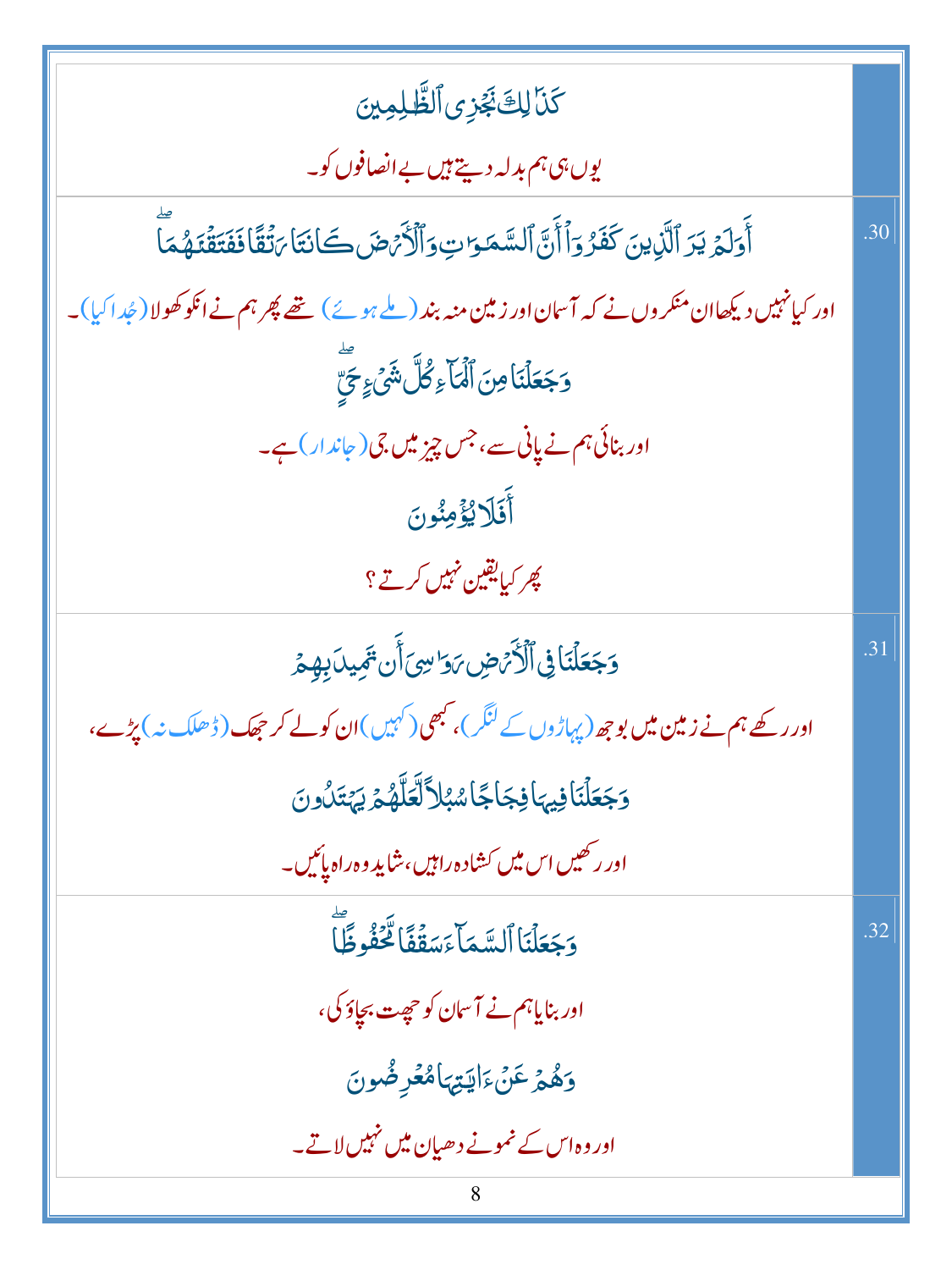| وَهُوَ ٱلَّذِى خَلَقَ ٱلَّيَٰلَ وَٱلنَّهَا وَٱلشَّمَسَ وَٱلْقَمَرَ              | .33 |
|---------------------------------------------------------------------------------|-----|
| اور وہی ہے جس نے بنائے رات اور دن اور سورج اور جاند ،                           |     |
| ڴڵٞ؋ۣ <b>ۏؘڶ</b> ؘڶڰؚۣؾۺڹػۅڽ                                                    |     |
| سب ایک ایک گھر ( مدار ) میں پھرتے ( تیر تے ) ہیں۔                               |     |
| وَمَاجَعَلْنَالِبَشَرِ مِّن قَبَلِكَ ٱلْخُلْلَ                                  | .34 |
| اور نہیں دیاہم نے تجھ سے پہلے <i>کس</i> ی آدمی کو ہمیشہ جینا۔                   |     |
| أَفَإِيْنِ مِّتَّ فَهُمُ ٱلْخَلِلُونَ                                           |     |
| چر کیااگر تومر گیاتو( کیا)وہ( ہمیشہ جیتے ) رہ <i>جائیں گے۔</i>                  |     |
| ڴڵؙٮ <i>۬ڨؙٞ</i> ڛۣۮؘٳۜؠؚڦؘۊ۠ٲٱؗٮۡڗؾؖ                                           | .35 |
| ہر جی(جاندار) کو چکھنی ہے موت۔                                                  |     |
| و <i>َنْبَلُو كُم</i> ْ بِٱلشَّّرِّ وَٱلٰۡٓئِيۡ فِتۡنَةً                        |     |
| اور ہم تجھ کو جانچتے ہیں بر ائی سے اور بھلائی سے ، آزمانے کو۔                   |     |
| وَإِلِيَّنَانُّزَجَعُونَ                                                        |     |
| اور ہماری طرف پھر (لوٹ) آؤگے۔                                                   |     |
| وَإِذَا مَءَاكَ ٱلَّذِينَ كَفَرُوَأَإِن يَتَّخِذُونَكَ إِلَّا هُزُوًا           | .36 |
| اور جہاں تم کو دیکھامنکر وں نے اور کام نہیں تجھ سے مگر ٹھٹھے ( مذاق) میں پکڑنا۔ |     |
|                                                                                 |     |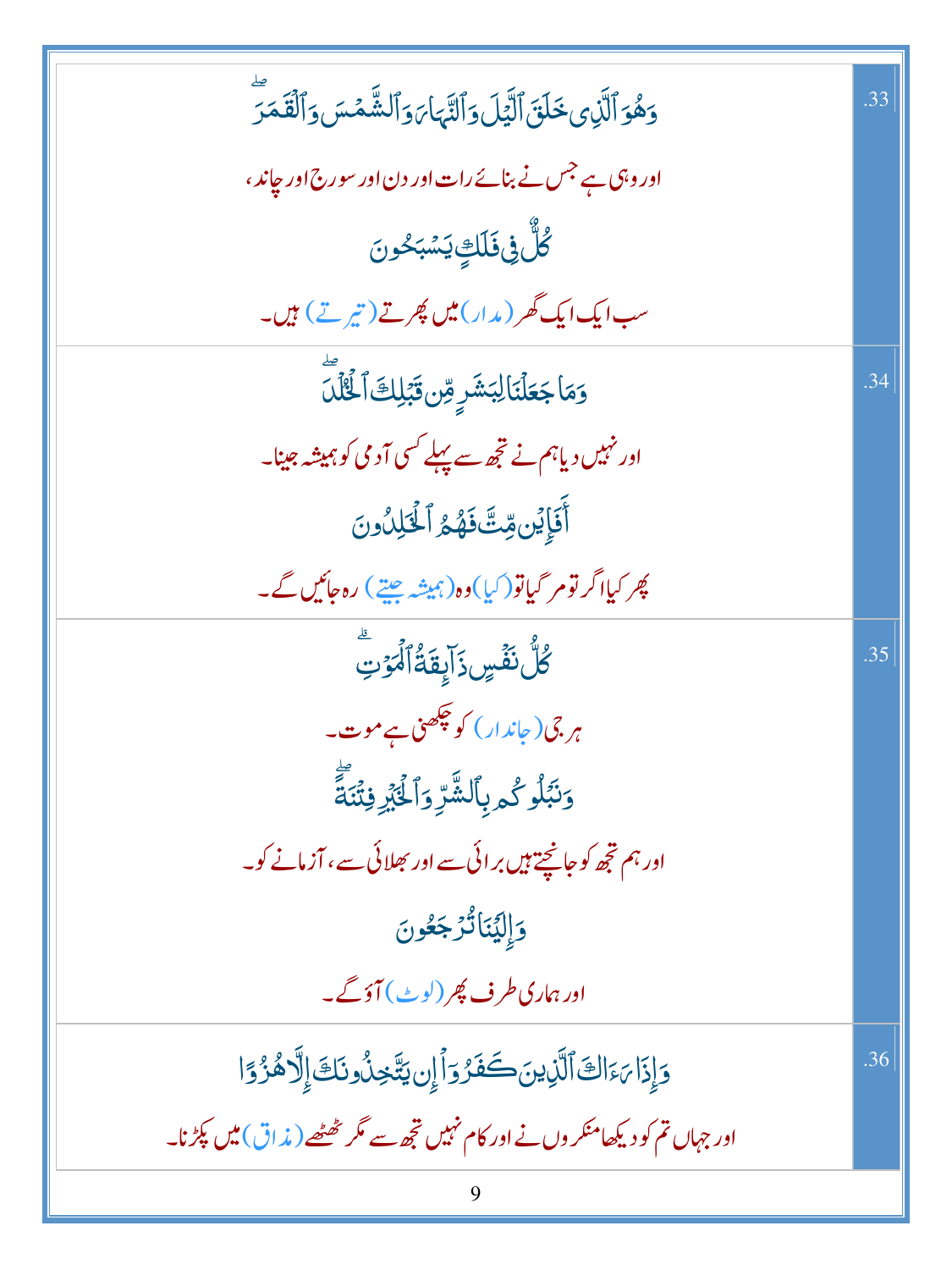| ٲۜۿٙڹؘٳٳٱڷڕؠؾۨڹ۬ۘٛؗڴڒٵؚڣؾؘػ۠ۮ                                                                                                        |     |
|--------------------------------------------------------------------------------------------------------------------------------------|-----|
| ( کہتے ہیں ) کیا یہی شخص ہے کہ نام لیتا ہے تمہارے ٹھاکر وں ( معبو دوں ) کا (بر ائی سے )،                                             |     |
| وَهُمْ بِنِكْرِ ٱلرَّ <sup>حْ</sup> مَنِ هُمۡ كَٰفِرُونَ                                                                             |     |
| اور وہ رحمٰن کے نام سے منکر ہیں۔                                                                                                     |     |
| <u>ػ۠ڸ</u> ۜ۬ؾٙ۩ٳڷٳٮٚۺؽۄؽؘ؏ؘڿڸٟؗ                                                                                                     | .37 |
| بناہے آدمی شانی کا (جلد بازی سے)۔                                                                                                    |     |
| سَأَوۡرِيكُمۡ ءَايَتِي <b>فَ</b> لَاتَسۡتَعۡجِلُونِ                                                                                  |     |
| اب د کھاتاہوں تم کواپنے نمونے (نشانیاں)، سومجھ سے جلد کی مت کرو۔                                                                     |     |
| وَيَقُولُونَ مَتَىٰ هَذَا ٱلْوَعْدُ إِن كُنتُمَ صَلاِقِينَ                                                                           | .38 |
| اور کہتے ہیں کب ہو گا یہ وعدہ،اگر تم سچے ہو؟                                                                                         |     |
| لَوۡيَعۡلَمُ ٱلَّذِينَ كَفَرُواۡجِينَلَايَكُفُّونَ٤عَن وُجُوهِهِمُ ٱلنَّامَ وَلَاعَن ظُهُو ِهِمۡمَّ                                  | .39 |
| <sup>کب</sup> ھی جانیں ہی <sup>منک</sup> ر اس وقت کو، کہ نہ روک <sup>سک</sup> یں گے اپنے منہ سے آگ، اور نہ اپنی پی <sub>ٹھ</sub> سے، |     |
| والاهْمْ يُنصَرُونَ                                                                                                                  |     |
| اور نه اُن کو مد دیپنیچے گی۔                                                                                                         |     |
| ڹڵ <i>ڐ</i> ٲ۠ؾؠۿ۪ۄڹۼ۫ؾؘڐۘٞڣؘؾ <i>ڹٞۿڋ۠ۮ</i>                                                                                         | .40 |
| کوئی نہیں وہ آئے گی ان پر بے خبر ، پھر اُن کے ہوش کھو دے گی،                                                                         |     |
| 10                                                                                                                                   |     |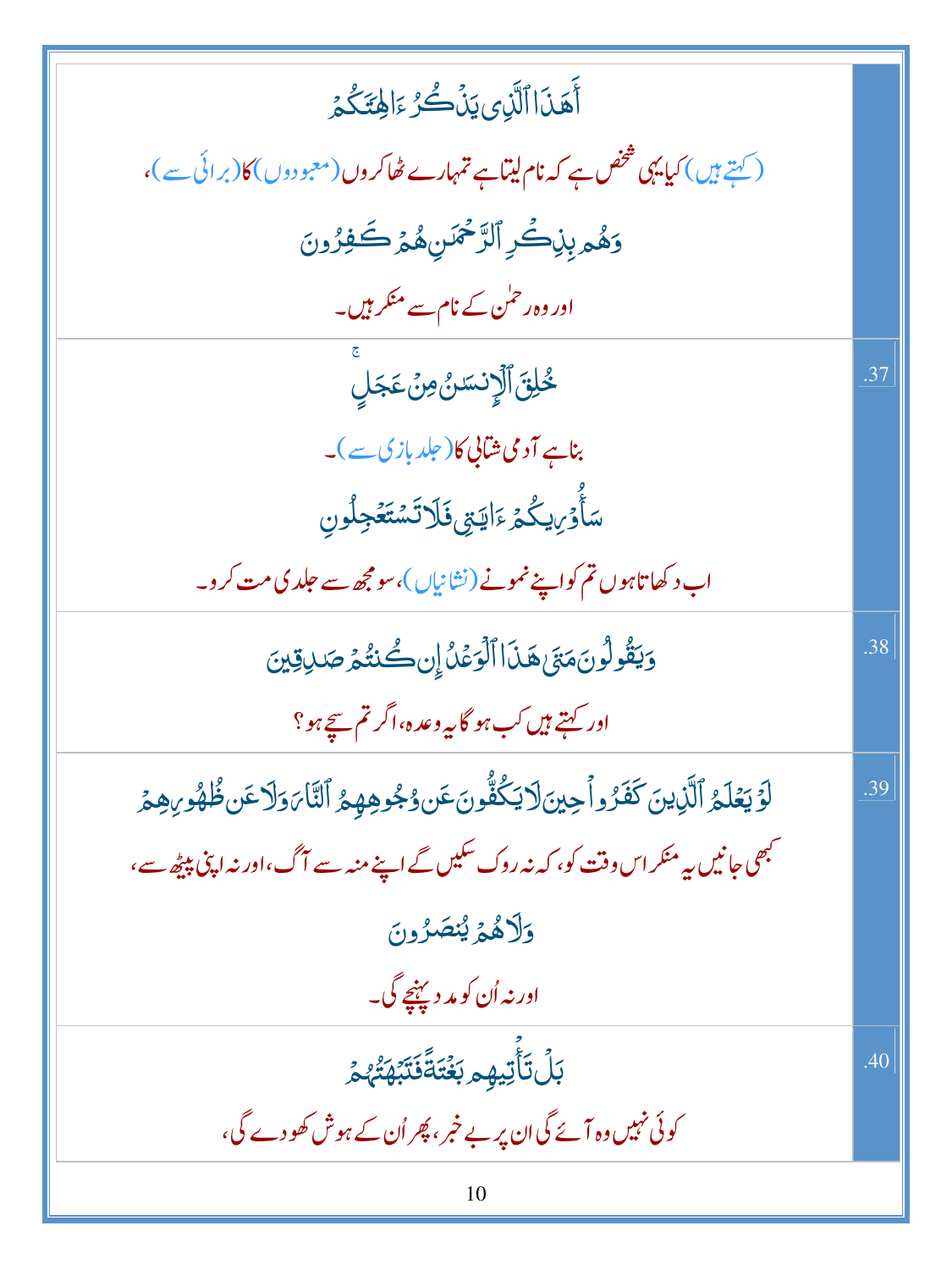| فَلَايَسْتَطِيعُونَ بَدَّهَا وَلَاهُمْ يُنظَرُونَ                                                   |     |
|-----------------------------------------------------------------------------------------------------|-----|
| پھر نہ (کر) سکیں گے کہ اس کو پھیر ( <sup>ل</sup> وٹا) دیں اور نہ اُن کو فر صت (مُبلت ) ملے گی۔      |     |
| <u>وَلَقَلِ</u> ٱسۡتُهۡزِیۡۚ بِرُسُلِ مِّن ثَبَٰلِكَ                                                | .41 |
| اور ٹھٹھے (مذاق)ہو چکے ہیں کتنے رسولوں سے تجھ سے پہلے،                                              |     |
| فَحَاقَ بِٱلَّذِينَسَخِرُواْمِنۡهُم مَّاكَانُواۡبِهِۦيَسۡتَہۡزِءُونَ                                |     |
| پھر اُلٹ پڑی ٹھٹھا( م <i>ذ</i> اق) کرنے والوں پر اُن میں سے، جس چیز کا ٹھٹھا( مذاق) کرتے تھے۔       |     |
| قُلْ مَن يَكُلَّؤُكُم بِٱلَّيَٰلِ وَٱلتَّهَاٰ بِهِنَ ٱلرَّحْمَٰنِ                                   | .42 |
| ٹو کہہ، کون چوکی( پہرہ) دیتاہے تمہاری رات میں اور دن میں رحمٰن ( کی پکڑ ) سے (سوائے اسکی رحمت کے )؟ |     |
| بَلۡ هُمۡ عَن ذِكۡرِ ۗ بِتِّهِم مُّعۡرِضُونَ                                                        |     |
| کوئی نہیں،وہ اپنے رب کے ذکرسے ٹال کرتے (منہ موڑتے) ہیں۔                                             |     |
| أَمَ لَهُمَ ءَالِهَةٌ يُمۡنَعُهُم مِّن دُونِنَا                                                     | .43 |
| یااُن <i>کے ک</i> وئی ٹھاکر (معبود) ہیں، کہ ان کو ب <u>حا</u> تے ہیں ہمارے سوا؟                     |     |
| ڶٳؾۺؾؘڟٟ <b>ۘۘۑڠ</b> ۅڹ <b>ؘٮؘٛڞ</b> ؘڗٲٛٮ۫ڡٛ۠ڛۿؚؽٙ؋ڶٳۿۄڡؚۨڹؓٵؽ۠ڞؙڂڹ۠ۅڹ                             |     |
| وہ اپنی مد د نہیں کرسکتے اور نہ اُن کو ہماری طرف سے رفاقت ( تائید ہے )۔                             |     |
| بَلۡ مَتَّعۡنَاهَؤُلَّا ۚ وَءَابَآ ءَهُمۡ حَتَّىٰ طَالَ عَلَيۡهِمُ ٱلۡعُمُرُ                        | .44 |
| کوئی نہیں، پر ہم نے بر توایا(خوب سامانِ زند گی دیا)اُن کواور اُن کے باپ دادوں کو،                   |     |
| یہاں تک کہ بڑھ پڑاان پر جینا۔                                                                       |     |
| 11                                                                                                  |     |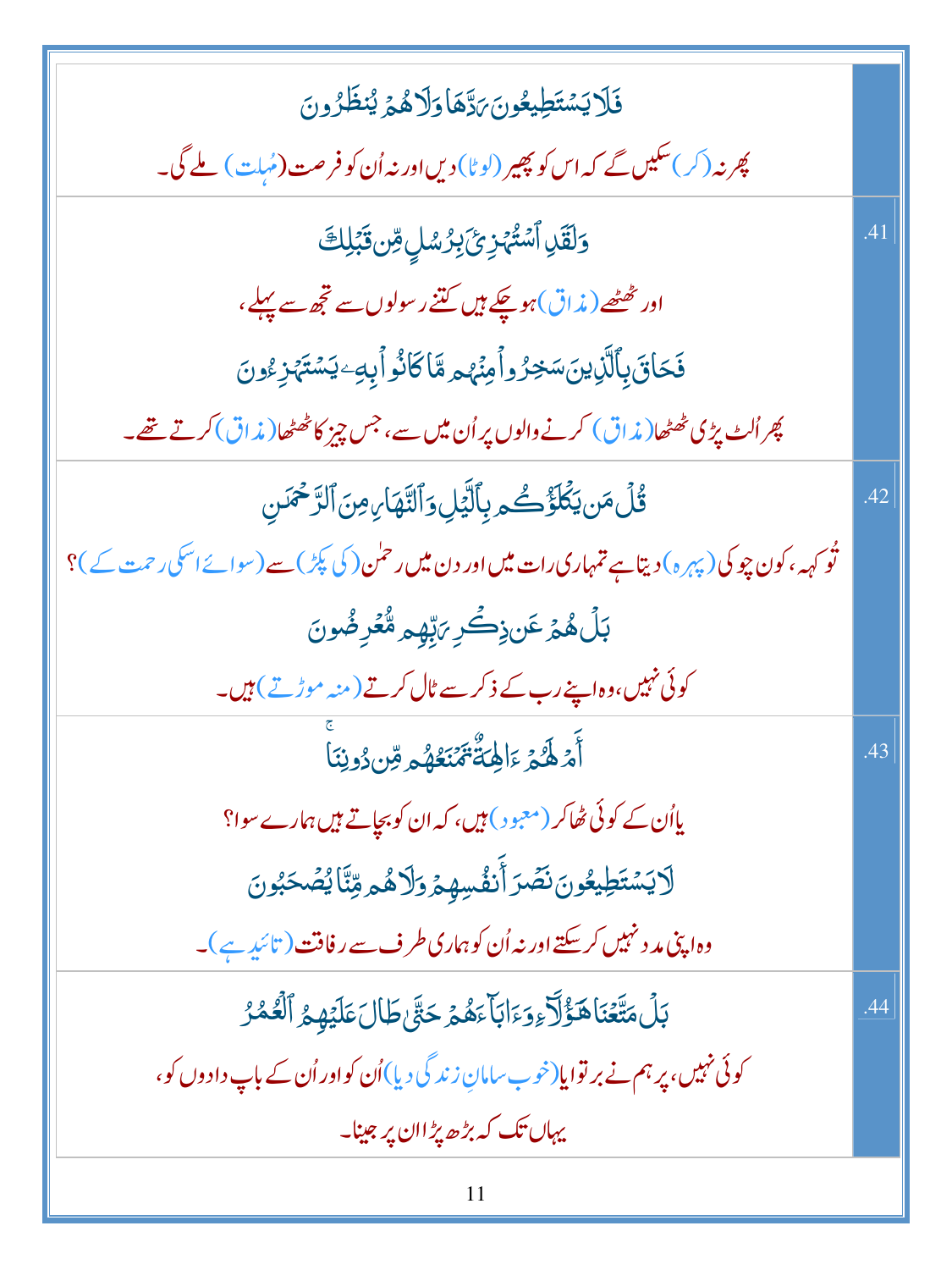| ٱفَلَا يَرَوۡنَ أَنَّا نَأۡیَىٰٓ ٱلۡأَرۡهَضَ نَنَقُصُهَامِنۡ أَطۡرَافِهَآ             |     |
|---------------------------------------------------------------------------------------|-----|
| پھر کیانہیں دیکھتے کہ ہم چلے آتے ہیں زمین کو گھٹاتے اس کے کناروں (اطراف) سے ؟         |     |
| أَفَهُمُ ٱلْعَلِبُونَ                                                                 |     |
| اب کیایہ جیتنے (غالب آنے)والے ہیں۔                                                    |     |
| <b>قُلِّ إِنَّمَآ أُنذِ ُ كُ مِ بِٱلْوَجَى</b>                                        | .45 |
| ٹو <sub>کہہ</sub> ، میں جو تم کو ڈرسنا تاہوں سو حکم کے موافق ،                        |     |
| وَلَا يَسْمَعُ ٱلصُّمُّ ٱلنُّمَآءَ إِذَامَا يُنلَمُونَ                                |     |
| اور سنتے نہیں بہرے پکار کو، جب کوئی اُن کو ڈرسنائے۔                                   |     |
| <u>و</u> َلَبِنِ مَّسَّتَّهُمُ نَفَّحَةٌّقِنۡ عَذَابِ يَبِّكَ لَيَقُولُنَّ            | .46 |
| اور <sup>مب</sup> ھی پہنچےان کوایک بھاپ تیرے رب کی آفت کی، تو مقرر (ضرور) کہنے لگیں،  |     |
| يَوَيُلَنَآ إِنَّا كُنَّاظَلِمِينَ                                                    |     |
| اے خرانی ہماری! بیٹک ہم تھے گنہگار۔                                                   |     |
| وَنَضَعُ ٱلۡمَوَازِينَ ٱلۡقِسۡطَ لِيَوۡمِ ٱلۡقِيَمَةِفَلَاتُٰطَٰلَمُ نَفۡسٌ شَيِّّآ   | .47 |
| اور رکھیں گے ہم تر از دئیں انصاف کی قیامت کے دن، پھر ظلم نہ ہو گا کسی جی پر ایک ذرّہ۔ |     |
| دَإِن كَانَ مِثْقَالَ حَبَّةٍ مِّنْ خَزْدَلٍ أَتَيْنَابِهَا                           |     |
| اور اگر ہو گابر ابر رائی کے دانے کے ،وہ ہم لے آئیں گے۔                                |     |
|                                                                                       |     |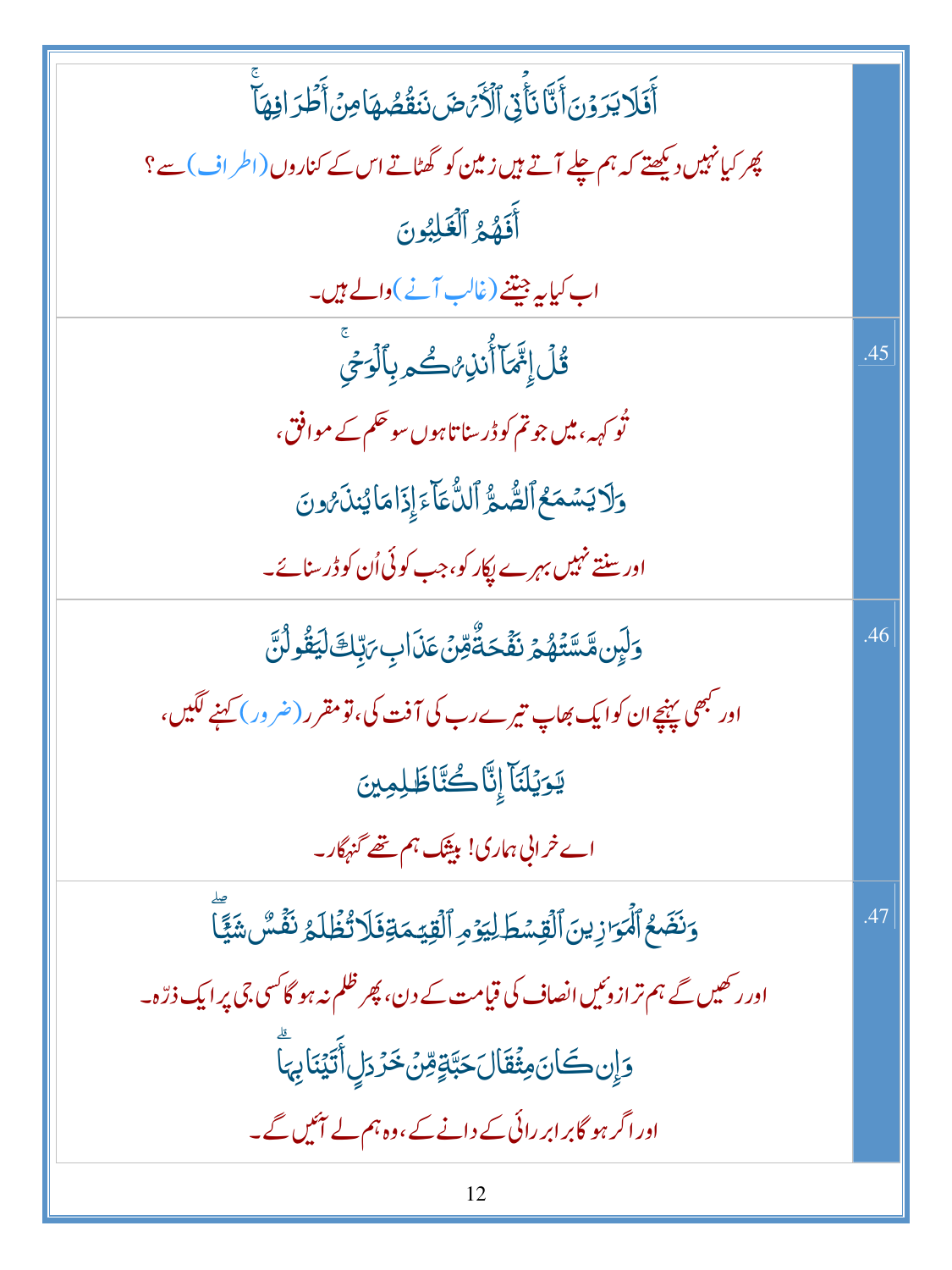| وَكَفَىٰ بِنَاكَسِبِينَ                                                                  |     |
|------------------------------------------------------------------------------------------|-----|
| اور ہم بس (کافی) ہیں حساب کرنے کو۔                                                       |     |
| وَلَقَلْءَاتَيۡنَامُوسَىٰوَهَزُونَ ٱلۡفُرۡقَانَ وَضِيَاۡءَوَذِكۡرَ اللَّهُمَّّقِينَ      | .48 |
| اور ہم نے دی تھی موسیٰ اور ہارون کو چکوتی(نصیحت، فر قان)اور روشنی اور نصیحت ڈر والوں کو۔ |     |
| ٱلَّزِينَ يَخۡشَوۡنَ ىَٰٓبَهُمۡ بِٱلۡغَيۡبِ وَهُمۡ مِّنَ ٱلسَّاعَةِمُشۡفِقُونَ           | .49 |
| جوڈر تے ہیں اپنے رب سے بن دیکھے،اور وہ قیامت کاخطرہ رکھتے ہیں۔                           |     |
| وَهَذَاذِكُرٌ مُّبَابَاتٌ أَنزَلْتَهُ                                                    | .50 |
| اور پہ ایک نصیحت ہے بر کت کی، جو ہم نے اتاری۔                                            |     |
| أَفَأَنتُمُ لَهُ مُنكِرُونَ                                                              |     |
| سو کیاتم اس کو نہیں مانتے؟                                                               |     |
| وَلَقَلْءَاتَيْنَا إِبْرَاهِيمَ رُشُلَهُ مِن قَبْلُ وَكُنَّا بِهِ عَلِمِينَ              | .51 |
| اور آگے (پہلے ) دی تھی ہم نے ابر اہیم کواُس کی نیک راہ،اور ہم رکھتے ہیں اُس کی خبر ۔     |     |
| إِذۡقَالَ لِأَبِيهِوَقَوۡمِهِۦمَاهَنِوَالتَّمَاثِيلُ ٱلَّتِىٓ أَنتُمۡ لَهَاعَكِفُونَ     | .52 |
| جب کہااس نے اپنے باپ کواور اپنی قوم کو، یہ کیامور تیں ہیں جن پر تم لگے بیٹھے ہو؟         |     |
| قَالُواْوَجَدُنَاْءَابَاْءَنَاهَاْعَبِدِينَ                                              | .53 |
| بولے،ہم نے پایااپنے باپ دادوں کوانہیں کو پوچتے۔                                          |     |
| 13                                                                                       |     |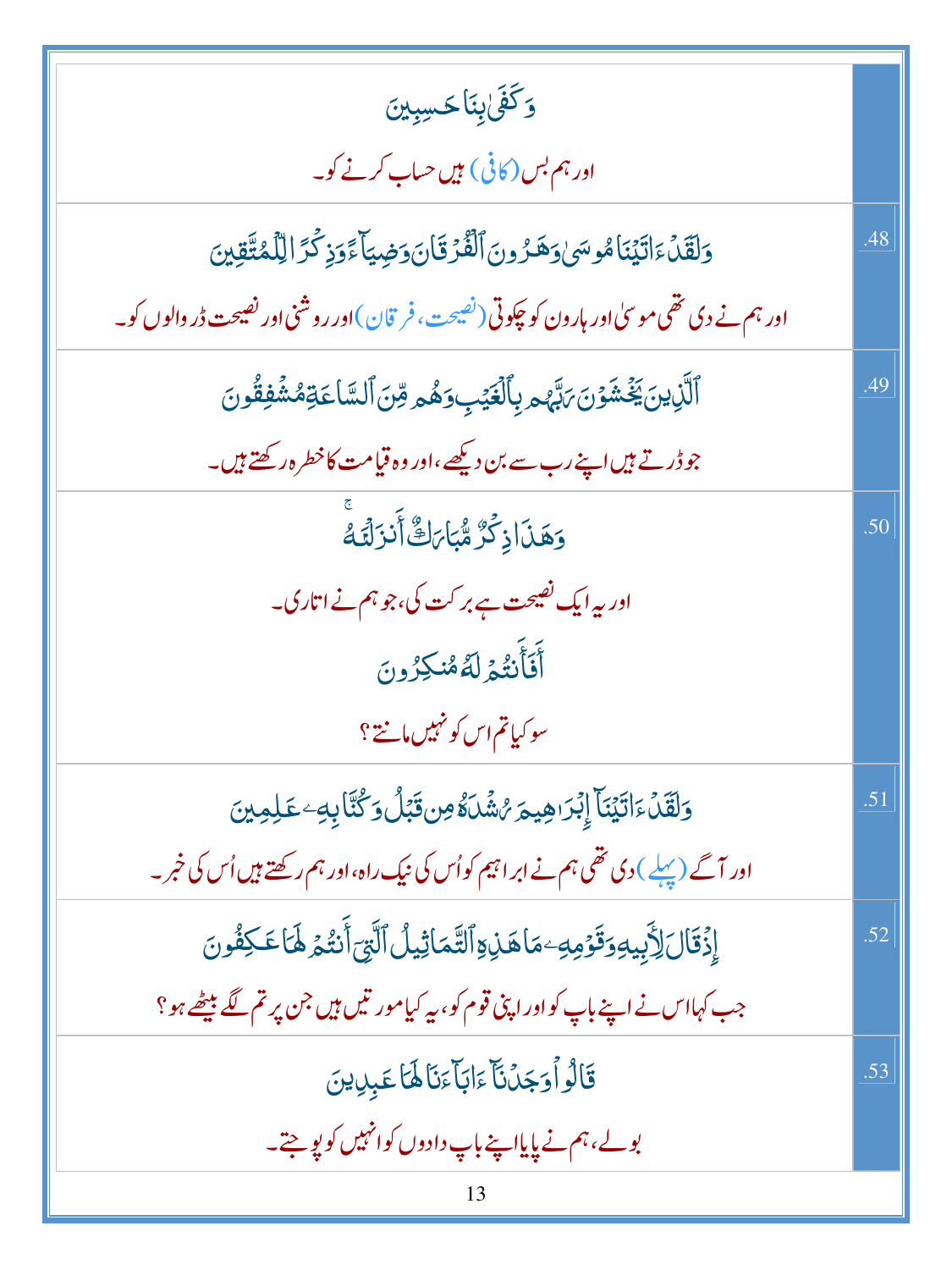| قَالَ لَقَلْ كُنتُمَ أَنتُمُ وَءَابَآؤُكُمُ فِى ضَلَلٍ مُّبِينِ                  | .54 |
|----------------------------------------------------------------------------------|-----|
| بولا،مقرر ( ضر ور )رہے ہو تم اور تمہارے باپ دادے صر پح غلطی میں۔                 |     |
| قَالُوَٱأَجِئۡتَنَابِٱلۡئِنِّاۚأَمَرَ أَنتَ مِنَ ٱللَّعِبِينَ                    | .55 |
| بولے،توہم پاس لایاہے سچی بات، پاتُو کھلاڑیاں (مذاق) کر تاہے۔                     |     |
| قَالَ بَل تَّ تُكُمۡ يَبُّ ٱلسَّمَوَاتِ وَٱلۡكَٰٓ ۚ ضِ ٱلَّذِى فَطَرَهُنَّ       | .56 |
| بولا، نہیں پر رب تمہاراوہی ہے،رب آسان اور زمین کا، جس نے ان کو بنایا،            |     |
| وَأَنَاْعَلَىٰذَ ٰلِكُمِ مِّنَ ٱلشَّهْلِدِينَ                                    |     |
| اور میں اس بات کا قائل ہوں۔                                                      |     |
| <b>وَتَأَلَّلَهِ لَأَكِيدَنَّ أَصْنَمَكُم بَعُ</b> دَأَن تُوَلُّو أَمُدْبِرِينَ  | .57 |
| اور فشم الله کی! میں علاج کر وں گا تمہارے بتوں کا،جب تم حاچکو گے پیٹھ پھیر کر۔   |     |
| فَجَعَلَهُمْ جُنَّا ذَا إِلَّا كَبِيرًا لِّهُمْ لَعَلَّهُمْ إِلَيْهِ يَرْجِعُونَ | .58 |
| پھر کر ڈالاان کو ٹکڑے، مگر ایک بڑاان کا، کہ شاید اس پاس پھر آویں(رجوع کریں)۔     |     |
| قَالُواْمَن فَعَلَ هَذَا بَالِحِيّنَا                                            | .59 |
| کہنے لگے، کس نے کیا یہ کام ہمارے ٹھاکروں (خداؤں) سے ؟                            |     |
| إِنَّهُ لَمِنَ ٱلظَّلِمِينَ                                                      |     |
| وہ کوئی بے انصاف ہے۔                                                             |     |
| 14                                                                               |     |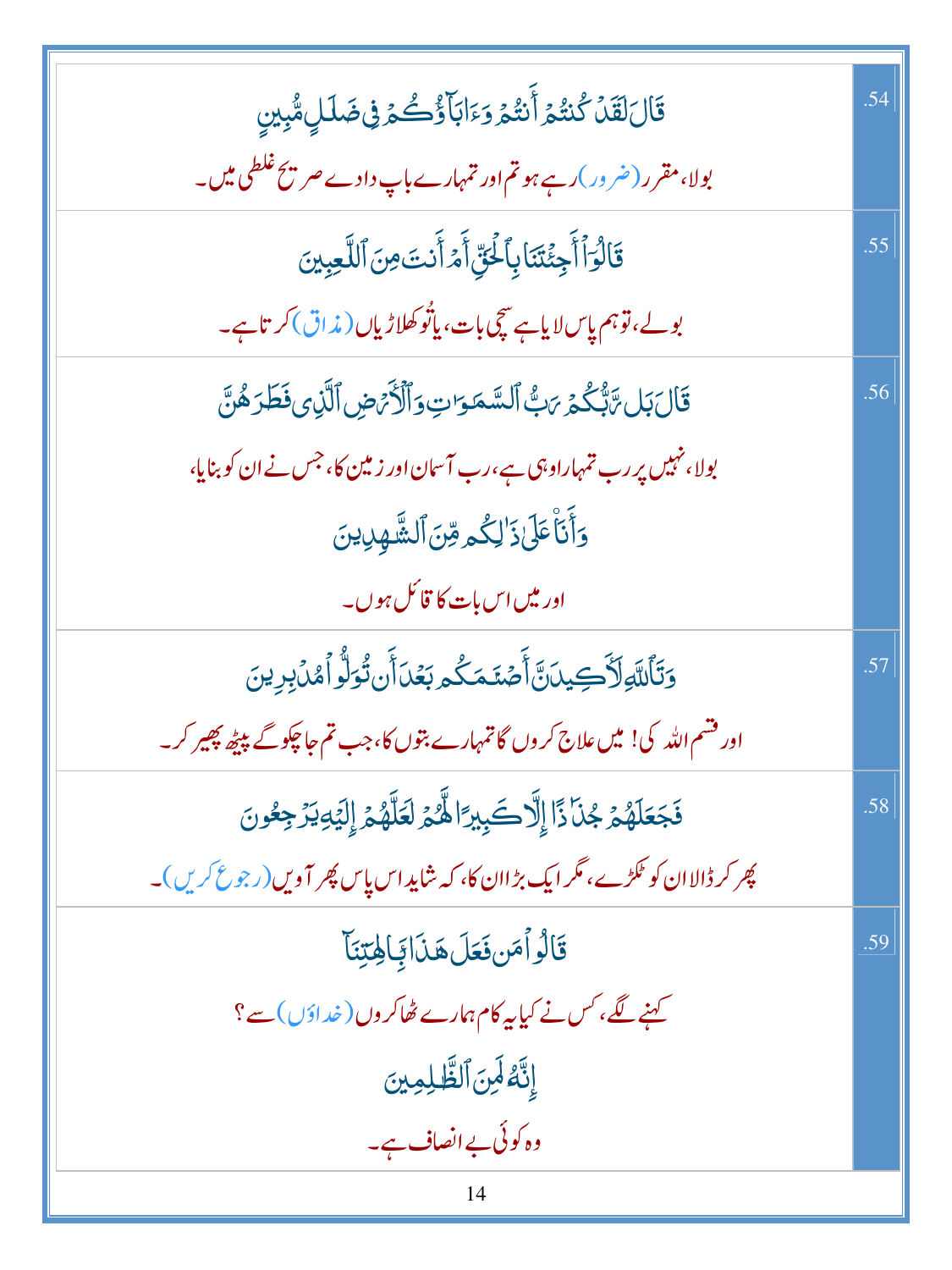| قَالُواْسَمِعۡنَافَتَى يَنۡكُرُهُمۡ يُقَالُ لَمَّ إِبۡرَاهِيمُ                          | .60 |
|-----------------------------------------------------------------------------------------|-----|
| وہ بولے، ہم نے سناہے ایک جوان ان کو کچھ کہتا،اس کو پکارتے ہیں ابراہیم۔                  |     |
| قَالُواْفَأَتُواْيِهِۦعَلَىٰٓأَعۡيُنِٱلتَّاسِ لَعَلَّهُمۡ يَشۡهَدُونَ                   | .61 |
| وہ بولے،اس کولے آؤلو گوں <sup>کے</sup> سامنے،شاید وہ دیکھیں۔                            |     |
| قَالُوَاۡ ءَأَنتَ فَعَلۡتَ هَنَائِبَاهِٰتِنَا يَاۡإِبَرَاهِيمُ                          | .62 |
| بولے، کیاتونے کیاہے یہ ہمارے ٹھاکروں پراےابراہیم!                                       |     |
| قَالَ بَلْ فَعَلَهُ كَبِيرُهُمْ هَذَافَسَّلُوهُمْ إِن كَانُواً يَنطِقُونَ               | .63 |
| بولانہیں، پر یہ کیاان کے اس بڑے نے سواس سے پوچھ لواگر وہ بولتے ہیں۔                     |     |
| فَرَجَعُوَا إِلَىٰٓأَنفُسِهِمۡ فَقَالُوَاۚ إِنَّكُمۡ أَنتُمُ ٱلظَّٰلِمُونَ              | .64 |
| پھر سو چے اپنے جی میں، پھر بولے،لوگو! تم ہی بے انصاف ہو۔                                |     |
| ثُمَّ نُكِسُواً عَلَىٰ مُ وُسِهِمْ لَقَلْ عَلِمۡتَ مَا هَؤُلَّآءِيَنطِقُونَ             | .65 |
| پھر اُوند ھے ہورہے سر ڈال کر توثُو جانتاہے حبیبا <sub>ن</sub> ے بول <del>تے ہی</del> ں۔ |     |
| قَالَ أَفَتَعَبُّلُونَ مِن دُونِ ٱللَّهِمَالَا يَنفَعُكُمۡ شَيًّا وَلَا يَضُرُّكُمۡ     | .66 |
| بولا، کیا پھر تم یو جتے ہو اللہ سے ورے (علاوہ)ایسے کو، کہ تمہارا پچھ بھلاکرے نہ بُرا؟   |     |
| 15                                                                                      |     |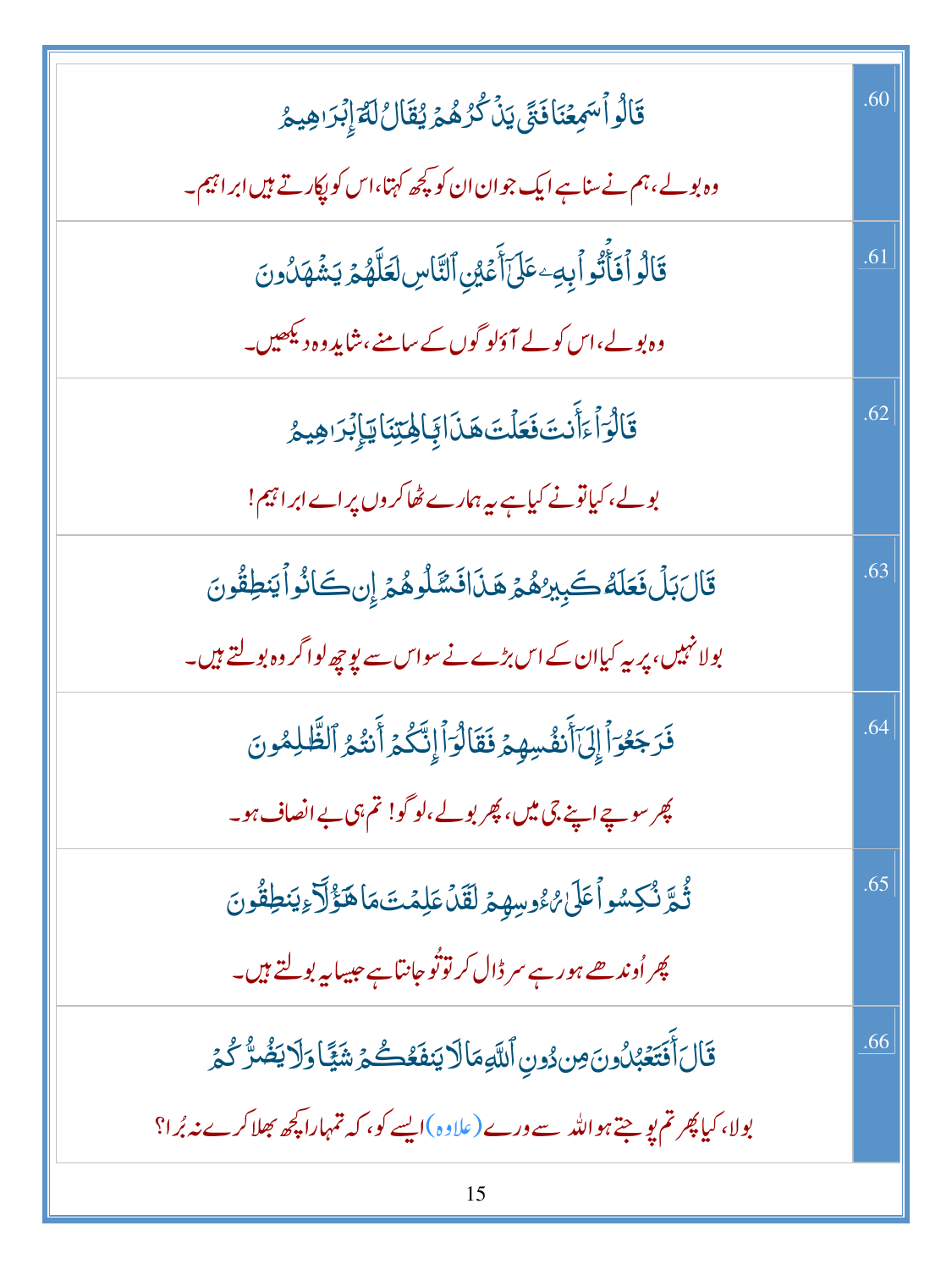| أَّفٍّ لَّكُمۡ وَلِمَا تَعۡبُلُونَ مِن دُونِ ٱللَّهِ                                    | .67 |
|-----------------------------------------------------------------------------------------|-----|
| بیز ارہوں میں تم سے اور جن کو تم ہو جتے ہو اللہ کے سوا۔                                 |     |
| أَفَلَاتَعُقِلُونَ                                                                      |     |
| كياتم كوبوجھ (سمجھ) نہيں؟                                                               |     |
| قَالُواْحَرِّقُوەُوَاْنصُرُوَاْءَالِهَتَكُمَّ إِن كُنتُمَ فَعِلِينَ                     | .68 |
| بولے،اس کو حلاؤاور مد د کر واپنے ٹھاکروں( خداؤں) کی،اگر کچھ کرتے ہو۔                    |     |
| <i>ۊٞٛ</i> ڷڹؘٳؾڹٙٲ <i>ڹ</i> ػ۠ۅڹۣٛڹۯٙڐٳۏؘۺڷػٲػؘڶۣٙٳٙڹٛۯ؈ؚۑۄؘ                           | .69 |
| ہم نے کہااے آگ! ٹھنڈک ہو جااور آرام،ابراہیم پر۔                                         |     |
| وَأَمَ ادُواْبِهِ كَيْدًا فَجَعَلْنَهُمُ ٱلْأَخْسَرِينَ                                 | .70 |
| اور چاہنے لگے (تھے )اس کابُرا، پھر انہی کو ہم نے ڈالا نقصان میں۔                        |     |
| وَنَجَّيْنَهُ وَلُوطًا إِلَى ٱلْأَرْصِ ٱلَّتِي بَرَكْنَا فِيهَا لِلْعَلَمِينَ           | .71 |
| اور بجانکالا ہم نے اسکواور لوط کو،اس زمین کی طرف جس میں بر کت رکھی ہم نے جہان کے واسطے۔ |     |
| وَوَهَبۡنَالَمَّۚۤإِسۡحَنَ وَيَعۡقُوبَنَافِلَةً ۚ                                       | .72 |
| اور بخشاہم نے اس کوانحق،اور یعقوب دیاانعام میں ،                                        |     |
| وَكُلاَّجَعَلْنَاصَلِحِينَ                                                              |     |
| اور سب کو نیک بخت کیا۔                                                                  |     |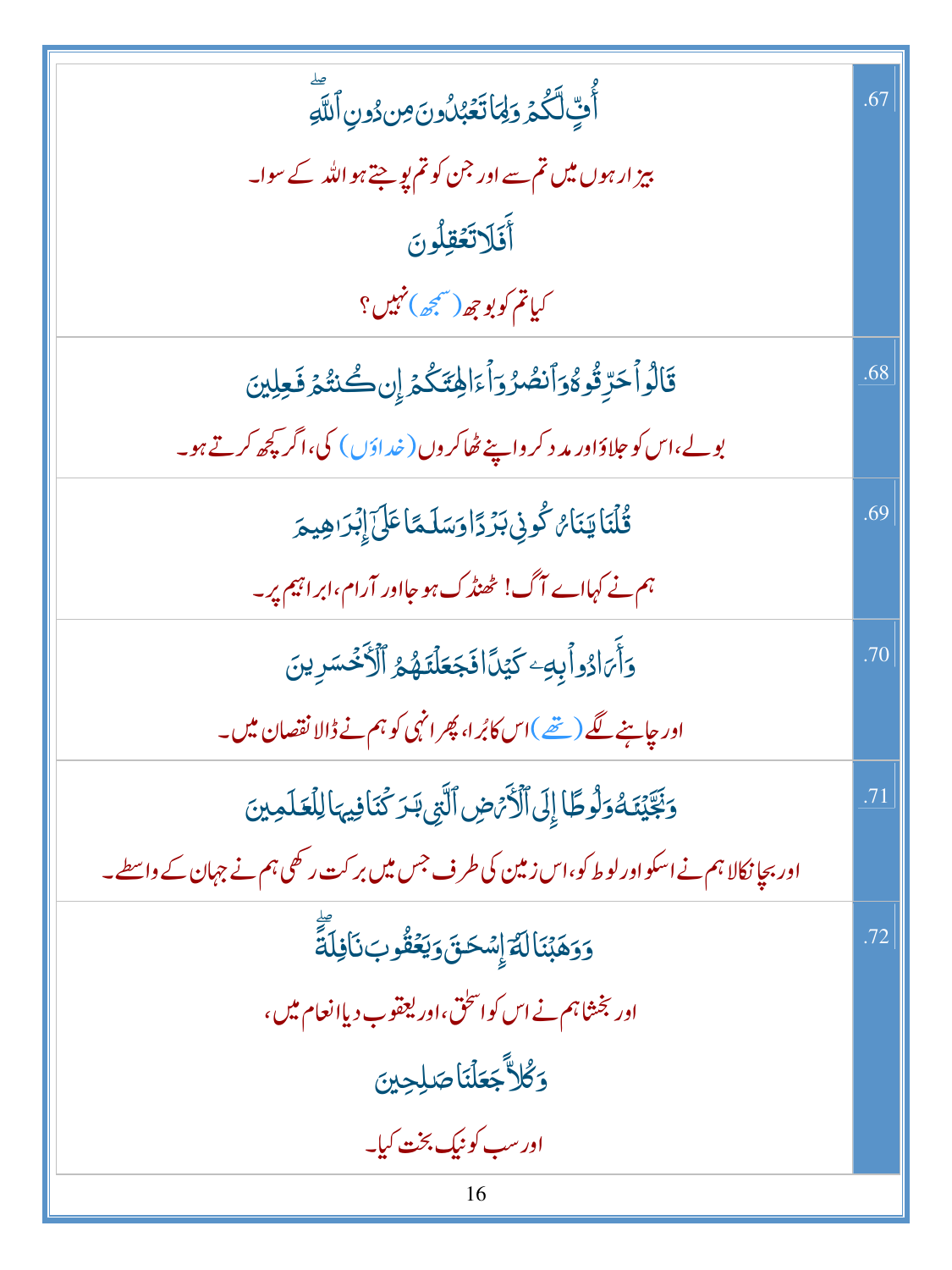| وَجَعَلْنَهُمُ أَبِمَّةًيَهَلُونَ بِأَمْرِنَا                                              | .73 |
|--------------------------------------------------------------------------------------------|-----|
| اور ان کو کیاہم نے پیشوا،راہ بتاتے ہمارے حکم سے،                                           |     |
| دَأَوْحَيْنَآ إِلَيْهِمْ فِعُلَ الْكَبْرَاتِ وَإِقَامَ الصَّلَوٰةِ وَإِيتَآءَ الزَّكَوَاةِ |     |
| اور کہہ بھیجاان کو کرنانیکیوں کا،اور کھڑی رکھنی نماز اور دینی ز کو ۃ۔                      |     |
| وَكَانُواۡ لَّنَاۡ عَبِدِينَ                                                               |     |
| اور وہ <u>تھے</u> ہماری بند گی میں لگے۔                                                    |     |
| <u>و</u> َلُوطًاءَاتَيْنَهُ حُكْمًاوَعِلْمًا                                               | .74 |
| اورلوط کو دیاہم نے حکم اور سمجھ،                                                           |     |
| وَبَجَّيۡنَـٰهُ مِنَ ٱلۡقَدۡنِيَةِۚ ٱلَّتِي كَانَت تَّعۡمَلُ ٱلۡبَيۡبِتَ                   |     |
| ادر بجانکالااس کواس شہر سے،جوکرتے تھے گندے کام۔                                            |     |
| إِنَّهُمۡ كَانُواۡقَوۡمَسَوۡۚ وَفَسِقِینَ                                                  |     |
| وہ لوگ <u>تھے بُرے ب</u> ے حکم۔                                                            |     |
| <u>و</u> َأَدۡخَلۡنَـۡقُوۡیَ <i>نَحۡمَ</i> تِنَآۖ إِنَّهُ مِنَ ٱلصَّلِحِینَ                | .75 |
| اور اس کولے لیاہم نے اپنی مہر (رحمت) میں۔وہ ہے نیک بختوں میں۔                              |     |
|                                                                                            | .76 |
| <u>وَنُوحًا إِذْنَادىٰ مِن قَبَلُ</u>                                                      |     |
| اور نوح کو، جب اس نے ایکار اس سے پہلے ،                                                    |     |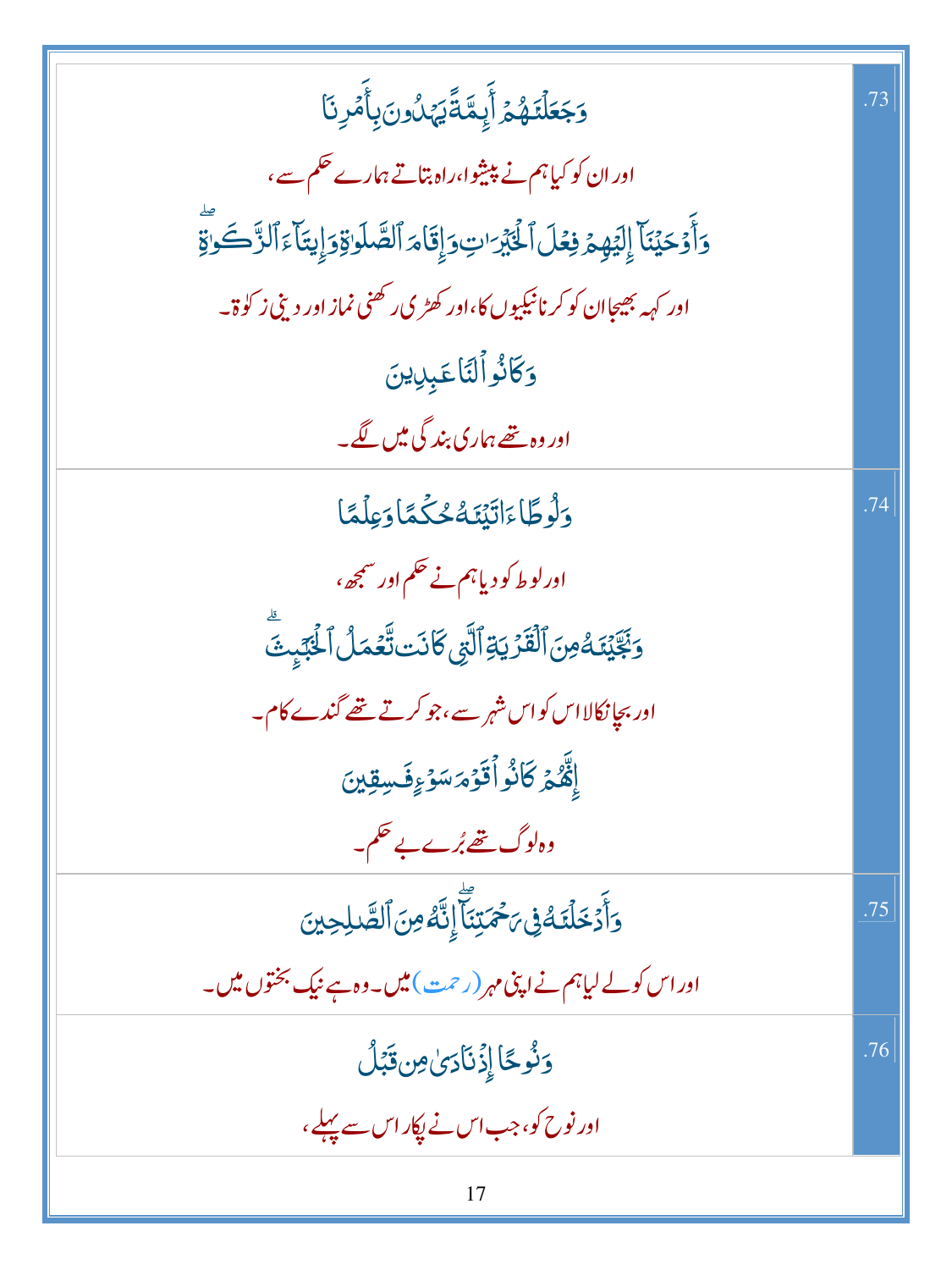| فَأَسْتَجَبْنَالَهُ فَنَجَّيْنَهُ وَأَهْلَهُ مِنَ ٱلْكَرْبِ ٱلْعَظِيمِ                  |     |
|-----------------------------------------------------------------------------------------|-----|
|                                                                                         |     |
| پھر سُن لی ہم نے اُس کی پکار اور بجاد یااس کواور اس کے گھر کو، بڑی گھبر اہٹ (کر ب) سے۔  |     |
| وَنَصَرُنَهُ مِنَ ٱلْقَوْمِ ٱلََّذِينَ كَذَّبُواْ بِجَايَتِنَاْ                         | .77 |
| اور مد د کی اسکی ان لو گوں پر جو حجٹلاتے تھے ہماری آیتیں۔                               |     |
| إِنَّهُمْ كَانُواْقَوْمَسَوْءٍفَأَغْرَقْنَهُمْ أَجْمَعِينَ                              |     |
| وہ تھے بُرے لوگ، پھر ڈبویاہم نے ان سب کو۔                                               |     |
| وَدَاوُدَوَسُلَيْمَنَ إِذْيَخَصُمَانِ فِى ٱلْحُرْثِ إِذْنَفَشَتُ فِيهِ غَنَمُ ٱلْقَوْمِ | .78 |
| اور داؤد اور سليمان کو،                                                                 |     |
| جب لگے فیصلہ کرنے کھیتی کا جھگڑ ا،جب روند گئیں اس کورات میں کمریاں ایک لو گوں کی،       |     |
| <b>ۯ</b> ۘڴؾ۠ۜٲڂؚ <i>ڴ</i> ۛڮڡٟۿؚؽٙۺٞۿٟڸؾڹؘ                                             |     |
| اور روبر وتھاہمارے ان کا فیصلہ ۔                                                        |     |
| فَفَهَّمْتَهَا شَلَّيْهَرِ.                                                             | .79 |
| چر سمجھادیاہم نے وہ فیصلہ سلیمان کو۔                                                    |     |
| وَكُلاًّءَاتَيۡنَاحُكُمَّاوَعِلۡمَّاً                                                   |     |
| اور دونوں کو دیاتھاہم نے حکم اور سمجھ،                                                  |     |
| 18                                                                                      |     |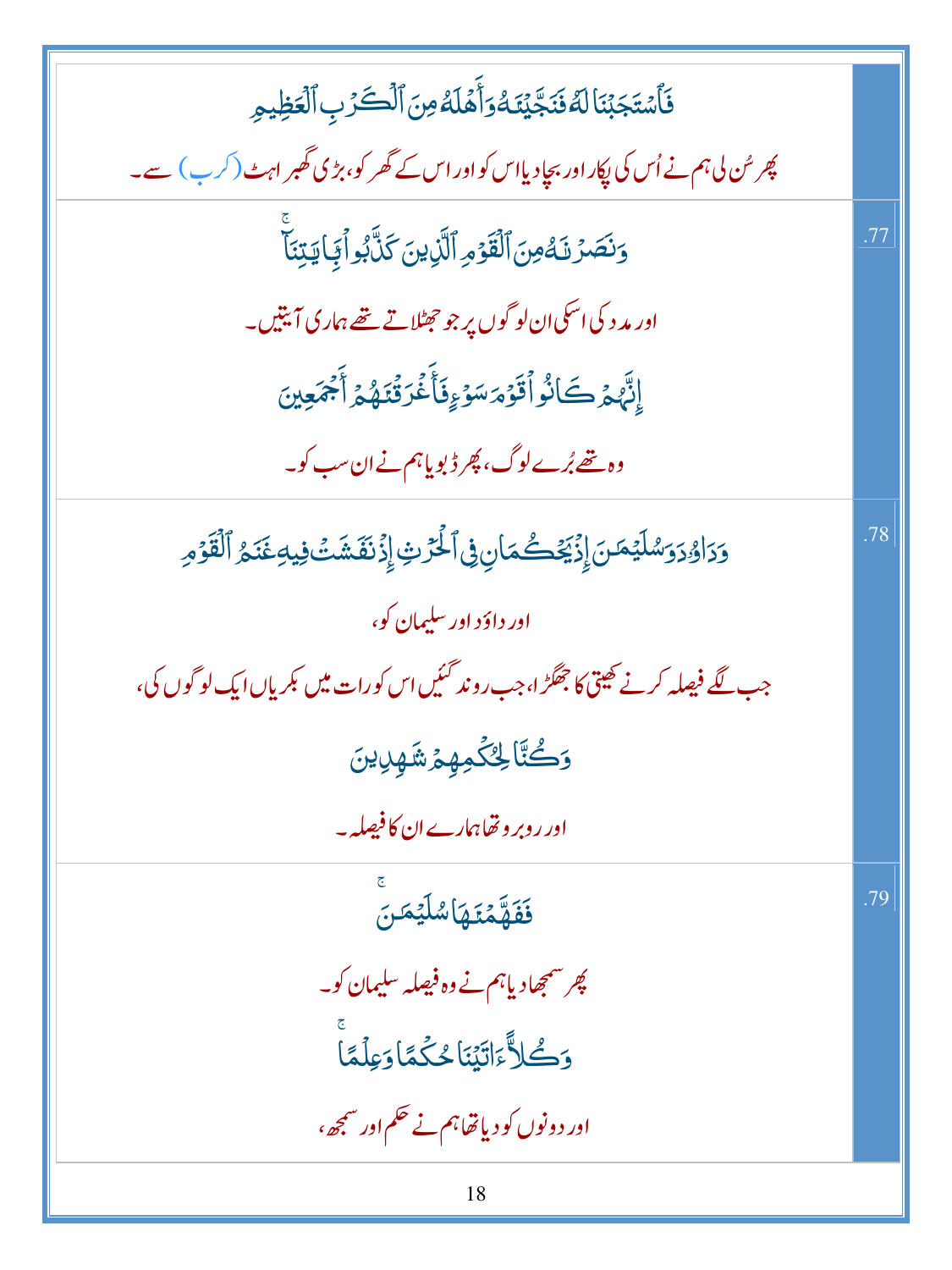| <u>وَ</u> سَخَّرۡ نَامَعَدَاوُدَٱلۡجِبَالَ يُسَبِّحۡنَ وَٱلطَّلِبَرَ                                        |     |
|-------------------------------------------------------------------------------------------------------------|-----|
| اور تابع کئے ہم نے داؤ دے ساتھ پہاڑ ، پڑھاکرتے تھے اور اُڑتے جانور۔                                         |     |
| وَكُتَّافَعِلِينَ                                                                                           |     |
| اور ہم نے پہ کیاتھا۔                                                                                        |     |
| <u>و</u> َعَلَّمۡنَـۡهُۖصَنۡعَةَلَبُوسٍ لَّـۡـُـۡمِ لِتُّحۡصِنَكُم مِّنۡ بَأَسِكُمَّ                        | .80 |
| اور اس کو سکھایاہم نے بناناا یک تمہاراپہناوا( زر ہ سازی)، کہ بچاؤہو تم کو تمہاری لڑ ائی سے۔                 |     |
| فَهَلْأَنتُمْ شَكِرُونَ                                                                                     |     |
| سویچھ تم شکر کرتے ہو۔                                                                                       |     |
| <u>وَلِ</u> سُلَيۡمَنَ ٱلرِّيۡحَ عَاصِفَةً يَّخۡرِى بِأَمۡرِوۡۖ إِلَى ٱلۡأَرۡمَضِ ٱلَّتِيۡ بَدَ كُنَافِيهَا | .81 |
| اور سلیمان کے تابع کی باؤ جھیکے کی( تیز ہوا)، چلتی اسکے حکم سے زمین کی طرف جہاں بر کت دی ہم نے۔             |     |
| ۅٙڪُٽَابِكُلِّ شَيۡءٍعَلِمِينَ                                                                              |     |
| اور ہم کوسب چیز کی خبر ہے۔                                                                                  |     |
| وَمِنَ ٱلشَّيْطِينِ مَن يَغُوصُونَ لَهُ وَيَعۡمَلُونَ عَمَلاً دُونَ ذَٰ لِكَ                                | .82 |
| اور تابع کئے گنٹے شیطان، جو غوطہ لگاتے اس کے واسطے،اور کچھ کام بناتے اس کے سوا۔                             |     |
| دَ كُنَّا لَهُمْ حَفِظِينَ                                                                                  |     |
| اور ہم تھے ان کو تھام رہے (ا <u>نکے</u> نگر ان)۔                                                            |     |
| 19                                                                                                          |     |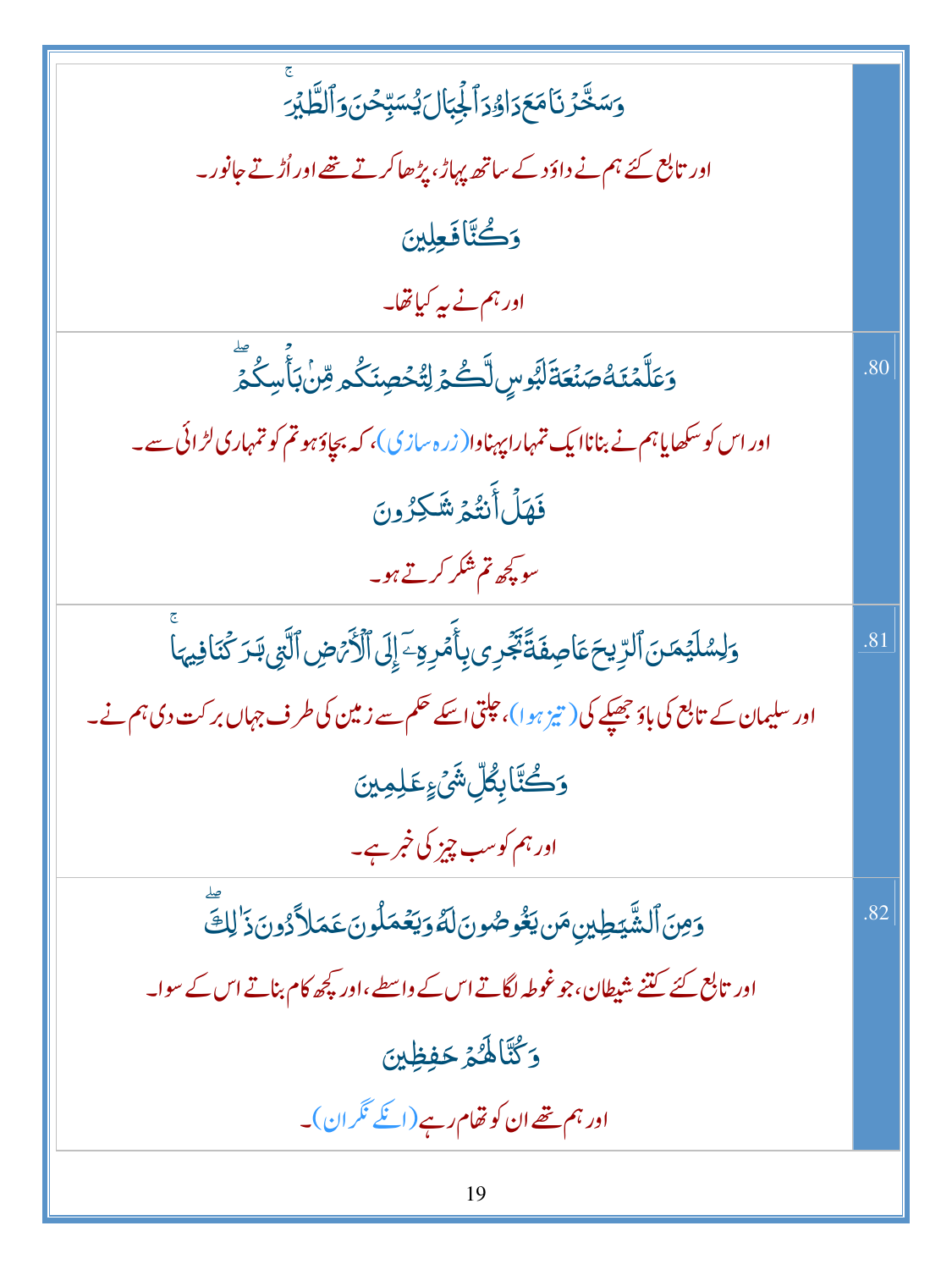| وَأَيُّوبَ إِذَنَادَىٰ بَبَّهُ أَنِّى مَسَّنِىَ ٱلضُّرُّ وَأَنتَ أَبَحَمُ ٱلرَّاحِمِينَ           | .83 |
|---------------------------------------------------------------------------------------------------|-----|
| اور ایوب کو، جس وقت پکارااپنے رب کو، کہ مجھ کو پڑی ہے تکلیف اور تُوہے سب رحم والوں سے رحم والا۔   |     |
| ڣؘٲ <i>ۺٙڿ</i> ڹۘٞڹؘٲڶ <i>؋ٞ</i> ڣؘػۺؘڣٞڹؘٲڡؘٲۑؚ <i>ڢؚ</i> ٶڹڞ۠ڗؚؖ                                | .84 |
| پھر ہم نے س لی اسکی پکار اور اٹھادی جو اس پر تھی تکلیف،                                           |     |
| وَءَاتَيْنَكُ أَهَلَكُ وَمِثْلَهُم مَّعَهُمْ يَحْمَةً مِّنْ عِندِنَا وَذِكْرَىٰ لِلْعَبِدِينَ     |     |
| اور دیئے اسکو اسکے گھر والے،اور اُنگے ساتھ اپنے پاس کی مہر (مہربانی)سے اور نصیحت بند گی والوں کو۔ |     |
| وَإِسْمَعِيلَ وَإِدْرِيسَ وَذَا ٱلْكِفَٰلِ                                                        | .85 |
| اور اسل <del>ع</del> یل اور ادریس اور ذ داکفِل کو۔                                                |     |
| كُلُّ مِّنَ ٱلصَّدِينَ                                                                            |     |
| یہ سب ہیں سہارنے (صبر کرنے)والے۔                                                                  |     |
| <u>و</u> َأَدۡخَلۡنَـٰهُمۡوۡ فِ <i>ؾۡ حَمَ</i> ّتِنَآۚ إِنَّهُمۡ مِّنَ ٱلصَّـٰلِحِينَ             | .86 |
| اور لے لیاہم نے ان کواپنی مہر (رحمت) میں۔وہ ہیں نیک بختوں میں۔                                    |     |
| <u>و</u> َذَا ٱلنُّونِ إِذِذَّهَبَ مُغَضِبًا فَظَنَّ أَن لَّن نَّقَٰنِ مَلَيْهِ                   | .87 |
| اور مچھلی دالے کو جب چلا گیاغصّہ سے لڑ کر ، پھر سمجھا کہ ہم نہ پکڑ سکیں گے ،                      |     |
| فَنَادَىٰ فِي ٱلظُّلُمَتِ                                                                         |     |
| <i>پھر پ</i> کاراان اند حیر وں میں،                                                               |     |
| 20                                                                                                |     |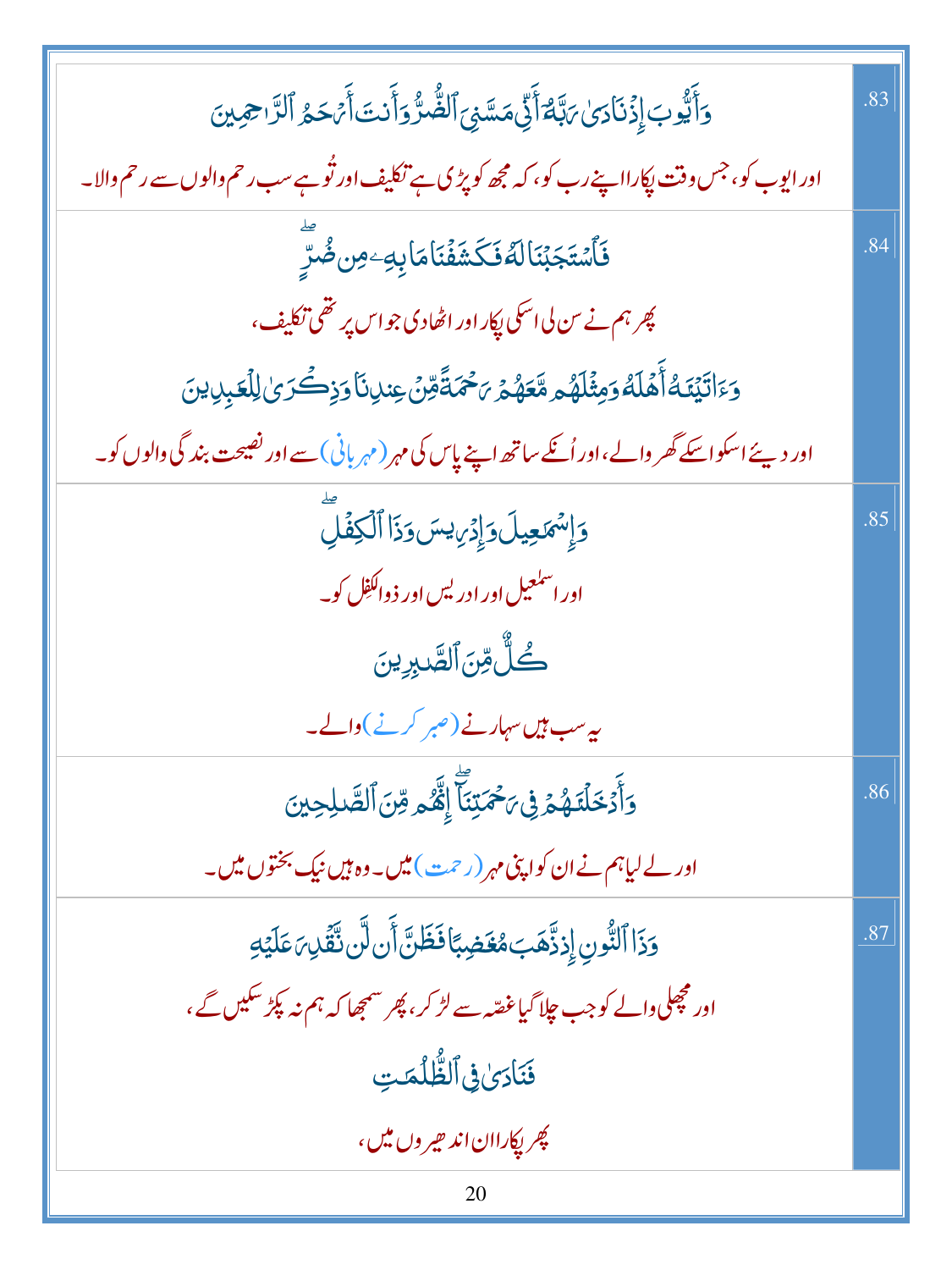| ٲۧڹڵۗڒٙٳ۪ڶؘ؋ٳ۪ڵۗڒٲؘڹؾؘۺڹ <sup>ۣ</sup> ڬڹؘڬٳ۪ڹۣٚٙڂٛڹٮ۠ٛۺؘٵڷڟؖڸڝؚؾ                                   |     |
|----------------------------------------------------------------------------------------------------|-----|
|                                                                                                    |     |
| کہ کوئی حاکم نہیں سوا تیرے، توبے عیب ہے، میں تھا گنہگاروں سے۔                                      |     |
| فَٱسۡتَجَبۡنَالَهُوَبَٰۖ ۖ يَٰٓنَكُ مِنَ ٱلۡغَوِّ                                                  | .88 |
| پھر سُن لی ہم نے اسکی <sub>ل</sub> پکار اور بجاٍدیااس گھٹنے (غم) سے۔                               |     |
| وَكَنَا لِكَ ثَّبِي ٱلۡكَٰٓؤَمِنِينَ                                                               |     |
| اور يوں ہی ہم بچاد سے ہيں ايمان والوں کو۔                                                          |     |
| <u>وَرَكَرِيَّآ إِزْنَارَىٰ</u> بَبَّهُ بَبِّ لَاتَذَبَنِى فَرَدًاوَأَنتَ خَيْرُ ٱلْوَارِيثِينَ    | .89 |
| اور زکریانے جب پکارااپنے رب کو،اے رب!ند چھوڑ مجھ کواکیلا،اور تو ہے سب سے بہتر وارث۔                |     |
| فَأَسۡتَجَبۡنَالَهُۚ وَوَهَبۡنَالَهُ يَخۡيَىٰوَأَصۡلَحۡنَالَهُۥزَوۡجَهُۥ                           | .90 |
| پھر ہم نے سُن لی اسکی <sub>ل</sub> پکار اور بخشااس کو یج <sub>ن</sub> گی اور چنگی کر دی اسکی عورت۔ |     |
| إِنَّهُمْ كَانُواً يُسَرِعُونَ فِى الْخَبْرَاتِ وَيَدَعُونَنَا بَخَبَا وَبَهَبَا                   |     |
| وہلوگ دوڑتے تھے بھلائیوں پر اور ایکار تے تھے ہم کو تو قع سے اور ڈر سے۔                             |     |
| دَكَانُوالِنَاخَشِعِينَ                                                                            |     |
| اور تھے ہمارے آگے دیے۔                                                                             |     |
| وَٱلَّتِيَٓ أَحۡصَنَتۡ فَرۡ جَهَاۡ فَنَفَخۡنَاۚ فِيهَا مِن رُّوحِنَا                               | .91 |
| اور وہ عورت جس نے قید میں ر <sup>کھ</sup> ی اپنی شہوت، پھر پھونک دی ہم نے اس عورت میں اپنی روح،    |     |
| 21                                                                                                 |     |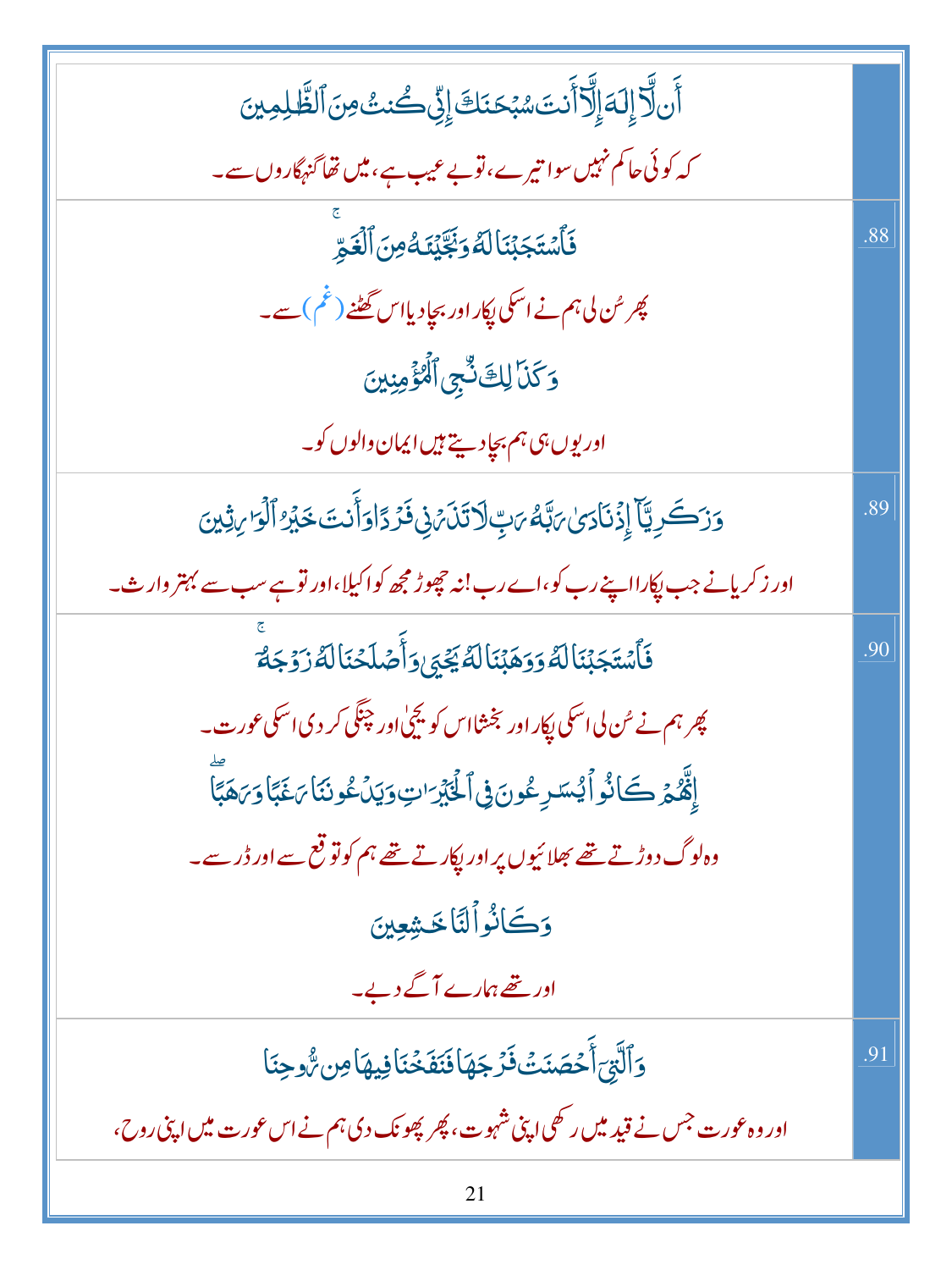| وَجَعَلْنَهَا وَأَبْنَهَا ءَايَةً لِلْعَلَمِينَ                                                      |     |
|------------------------------------------------------------------------------------------------------|-----|
| اور کیااس کواور اسکے بیٹے کو نمونہ جہان والوں کو۔                                                    |     |
| ٳڹ <mark>ؖۿ</mark> ٙڹ؋ۣۦؘٲؙۨڡۜؾؙػؙٛ۠ۿؘؚٲؙۨڡۜؾؙٙۏ <i>۬</i> ٳڿؚڹۜۊۘٞ                                   | .92 |
| بیہ لوگ ہیں تمہارے دین کے،سب ایک دین پر۔                                                             |     |
| <u>و</u> َأَنَاۨ؆ڹُّڪُمۡ فَٱعۡبُلُونِ                                                                |     |
| اور میں ہوں رب تمہارا، سومیر ی بند گی کر و۔                                                          |     |
| وَتَقَطَّعُوَٱأَمۡرَهُمۡ لِيَٰٓنَهُمۡ                                                                | .93 |
| اور <sup>ع</sup> کڑے <sup>ع</sup> کڑے بانٹ لیالو گوں نے آ پس میں اپناکام۔                            |     |
| كُلُّ إِلَيۡنَاٖ مَاجِعُونَ                                                                          |     |
| سب ہمارے پاس پھر ایمیں گے۔                                                                           |     |
| فَمَن يَعۡمَلۡ مِنَ ٱلصَّلِحَتِ وَهُوَمُؤۡ مِنٌ فَلَا كُفۡرَ انَ لِسَعۡيِهِۦ                         | .94 |
| سوجو کوئی کرے نیک کام اور وہ یقین رکھتاہو،سواکارت نہ کریں گے اسکی دوڑ ،                              |     |
| وَإِنَّالَهُكَّتِبُونَ                                                                               |     |
| ہم اس کو لکھتے ہیں۔                                                                                  |     |
| وَحَرَامٌ عَلَىٰقَرَٰيَةٍأَهَلَكۡنَمَآأَنَّهُمۡ لَايَرۡجِعُونَ                                       | .95 |
| اور مقرر ( طے )ہو رہاہے ہر بستی پر جس کو ہم نے کھیا( ہلاک کر )دیا، کہ وہ نہیں پھر تے (پاۓ سکیں گے )۔ |     |
|                                                                                                      |     |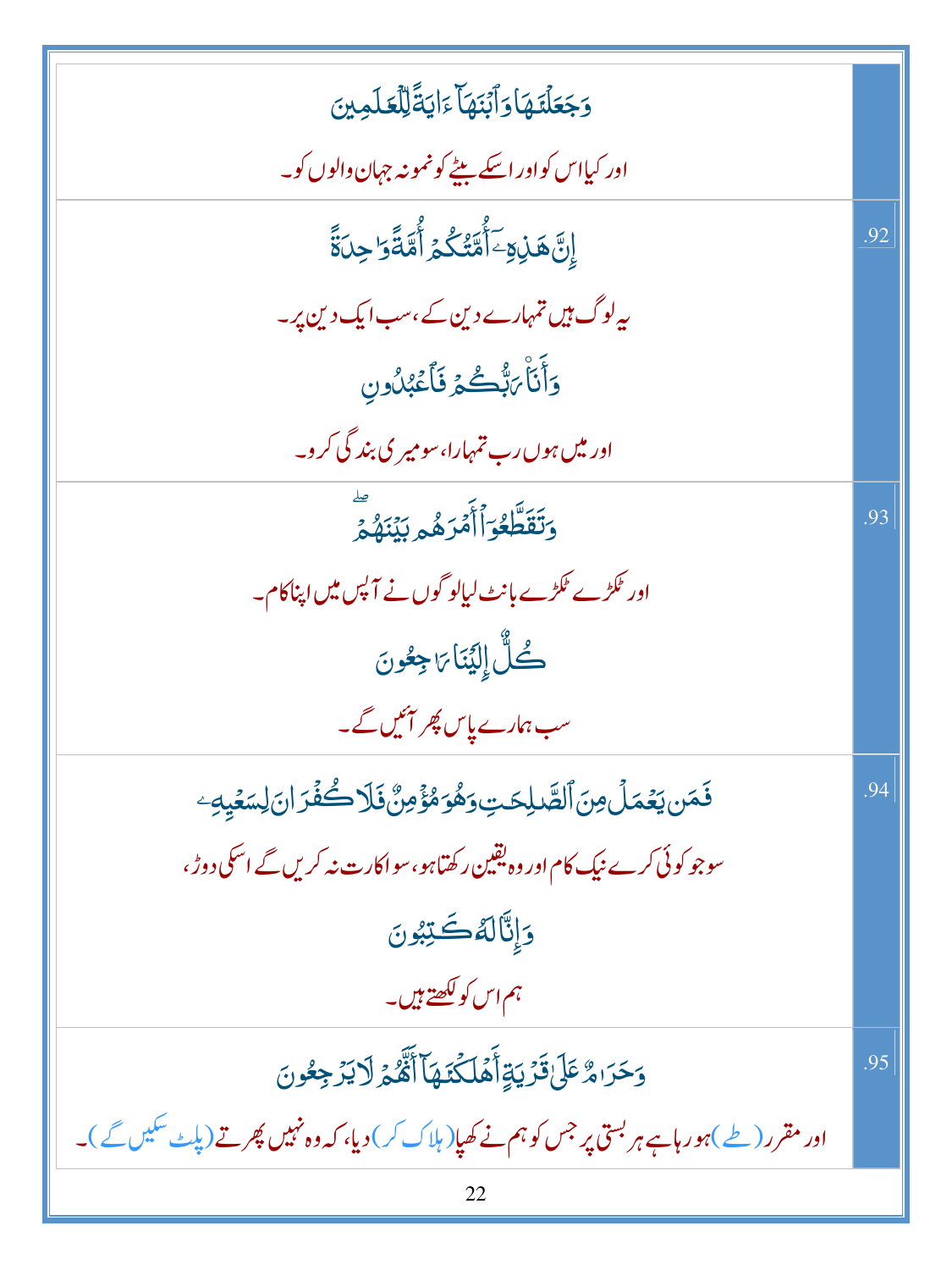*ڂۊ۠ۜ*ٙٳؘٳؘٳؘڶڡؙ۠ؾؚڂٮؙۛؾٲؘٛۼ۠ۅج۠ۏؘڡؘٲۜۼٛۅڿ۫ۏۿۄڡؚۨڽڴڸۨڂڷٮ۪ؾٮٚڛڵۏڽؘ .96 یہاں تک کہ جب کھول دیں یاجوج وماجوج کو،اور وہ ہر اُچان (اونچی جگہ) سے پھیلتے آئیں۔ وَٱقۡتَرَبَ ٱلۡوَعۡلُ ٱلۡخَنُّ فَإِذَاهِىَ شَخِصَتّْأَبۡصَٰرُ ٱلَّذِينَ كَفَرُواْ .97 اور نز د یک پنیچے سچاوعدہ، پھر تبھی اوپر لگ رہیں منکر وں کی آنکھیں۔ يَوَيُلَنَاقَدُكُنَّا فِي غَفُلَةٍ قِنْ هَذَا اے خرائی ہماری! ہم بے خبر رہے اس سے، بَلْ كُتَّاظَلِمِينَ نہیں پر ہم تھے گن<sub>اگ</sub>کار۔ إِنَّكُمۡ وَمَاتَعۡبُٰلُونَ مِن دُونِ ٱللَّٰهِ حَصَبُ جَهَنَّمَ .98 تم،اور جو پچھ یو جتے ہواللّٰہ کے سوا، جھونکناہے دوزخ میں۔ أَنتُمْ لَهَا وَاللَّهُ تم کواس پر پہنچناہے۔ <u>لَوۡ</u> كَانَ هَؤُلَّاءِءَالِهَةَّمَّا دَيَّدُوهَا .99 اگر ہوتے یہ لوگ ٹھاکر ( خدا)،نہ پہنچتے اس پر۔ وَكُلُّ فِيهَا خَلِلُونَ اور سارے اس میں پڑے رہیں گے۔ 23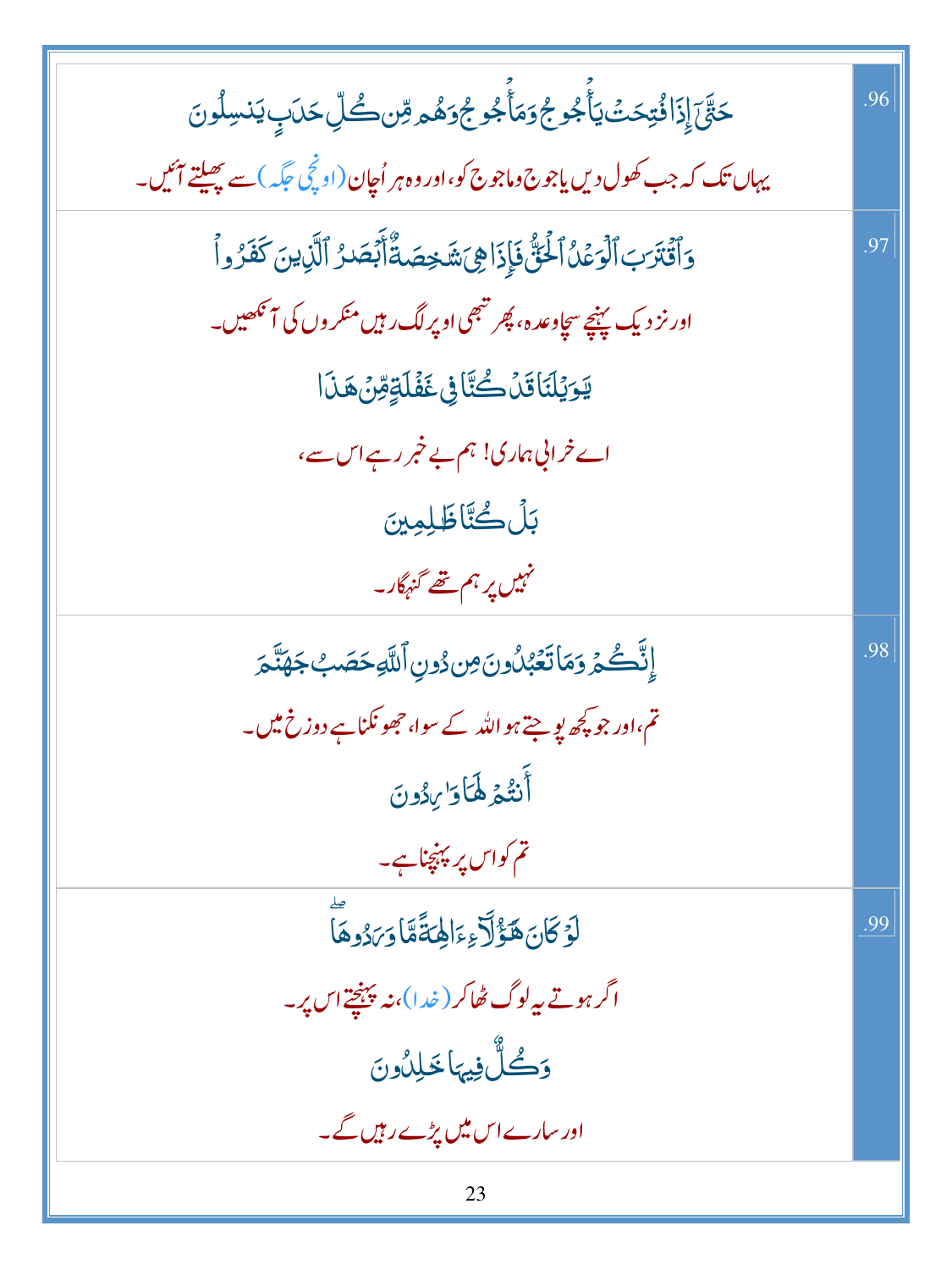|                                                                                       | .100 |
|---------------------------------------------------------------------------------------|------|
| ۿ <i>ػۮ</i> ۣڣۣۑۿٲڒؘڣۣڹڒٞۏۿ۠ؽٙ؋ۣۑۿٲڷٲؾۺڡؘڠۏڹ                                          |      |
| ان کووہاں چلّاناہے،اور وہ اس میں بات نہیں سنتے۔                                       |      |
| إِنَّ ٱلَّذِينَ سَبَقَتُ لَهُمِ وِّنَّا ٱلْحُسْنَىَ ٓأَوۡلَٰٓبِكَ عَنۡهَا مُبۡعَلُونَ | .101 |
| جن کو آگے ٹھُہر چکی ہمارے طرف سے نیکی۔وہ اس سے دور رہیں گے۔                           |      |
| ِ<br>لايَسۡمَعُونَکسِيسَهَا                                                           | .102 |
| مہیں سنتے اسکی آہٹ۔                                                                   |      |
| <u>وَهُمۡ فِى</u> مَاۤاتَّثَقِيَتِّاۤأَنفُسُهُمۡ خَلِلُونَ                            |      |
| اور وہ اپنے جی کے مز وں میں سد ار ہیں۔                                                |      |
| لَايَحْزُهُمُ ٱلْفَزَعُ ٱلْأَكْبُرُوَتَتَلَقَّاهُمُ ٱلْمَلَبِكَةُ                     | .103 |
| نہ غم ہو گاان کواس بڑی گھبر اہٹ میں،اور لینے ائیں گے ان کو فر شتے۔                    |      |
| هَذَايَوۡمُكُمُ ٱلََّزِى كُنتُمۡ تُوعَلُونَ                                           |      |
| آج دن تمہاراہے جس کاتم سے وعدہ تھا۔                                                   |      |
| يَوْمَ نَظُوِى ٱلسَّمَآءَكَظِيّ ٱلسِّجِلِّ لِلْكُتُبِ                                 | .104 |
| جس دن ہم لپیٹ لیں آسان کو جیسے لپیٹتے ہیں طومار ( دفتر ) میں کاغذ۔                    |      |
| ػڡؘٵڹ <i>ؘ</i> ڗٲؙؖڹۜٵۧٲۘڐڶؘڂڶڹۣۺ۠ <sub>ؖ</sub> ؿٮؗ۠ۿۨ                                |      |
| حبیباسرے(ابتدا)سے بنایا پہلی بار، پھر اس کو دہر ادیں گے۔                              |      |
| 24                                                                                    |      |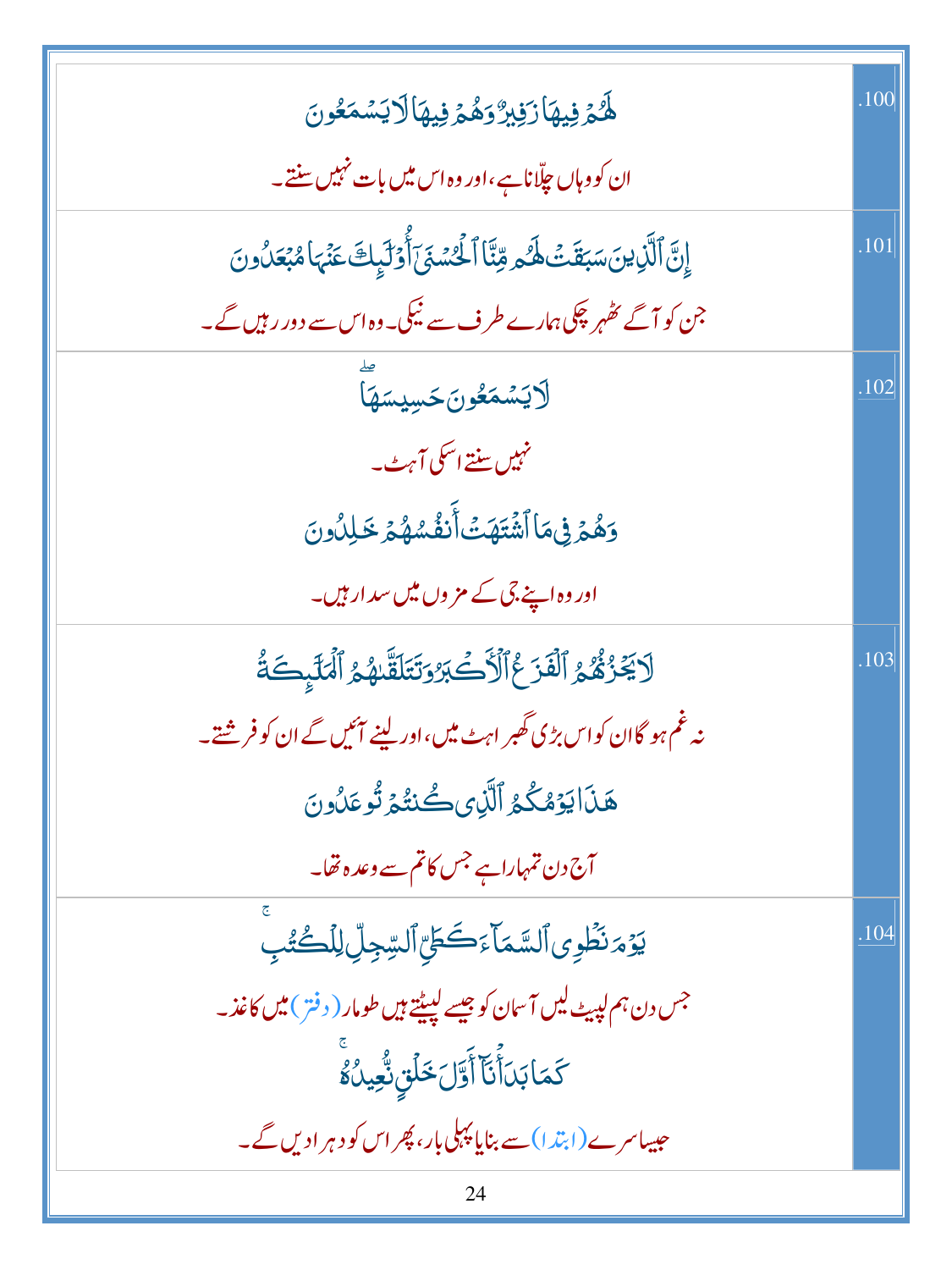| وَعَلَّا عَلَيْنَا                                                                                           |      |
|--------------------------------------------------------------------------------------------------------------|------|
| وعده ضر ور ہو چکاہے ہم پر،                                                                                   |      |
| إِنَّا كُتَّافَعِلِينَ                                                                                       |      |
| ہم کو کرنا۔                                                                                                  |      |
| وَلَقَلْ كَتَبۡنَافِى ٱلذَّبُورِ،مِنۡ بَعۡلِ ٱللَّهِ كَرِ أَنَّ ٱلۡأَرۡهَضَ يَرِثُمَا عِبَادِيَ ٱلصَّلِحُونَ | .105 |
| ہم نے لکھ دیاہے زبور میں نصیحت کے پیچھے (بعد )، کہ آخر زمین پر مالک ہوں گے میرے نیک بندے۔                    |      |
| إِنَّ فِى هَذَالْبَلَغَالِقَوْمِ عَبِرِينَ                                                                   | .106 |
| اس میں مطلب کو پہنچتے ہیں ایک لوگ بند گی والے۔                                                               |      |
| دَمَآ أَمُسَلَّنَكَ إِلَّا مَحْمَةً لِلْعَلَمِينَ                                                            | 107  |
| اور تجھ کو جو ہم نے بھیجا، سومہر کر کر ( رحمت بناکر ) جہان کے لو گوں پر۔                                     |      |
| ۛ<br>قُلۡ إِنَّمَايُوحَىٰٓ إِلَىٰٓأَنَّمَآ إِلَهُكُمۡ إِلَهُۥ لِلَّاسِّوَّ حِلَّ                             | .108 |
| تُو کہہ،مجھ کو حکم یہی آتاہے کہ صاحب تمہاراایک صاحب ہے۔                                                      |      |
| فَهَلۡ أَنتُم مُّسۡلِمُونَ                                                                                   |      |
| پھر (کیا)ہو تم حکم بر داری کرتے ؟                                                                            |      |
| فَإِن تَوَلَّوۡ أَفَقُٰلَ ءَاذَنتُكُمۡ عَلَىٰ سَوَ آَءٍ                                                      | .109 |
| پھر اگر منہ موڑیں توثو کہہ، میں نے خبر کر دی تم کو دونوں طرف برابر۔                                          |      |
| 25                                                                                                           |      |